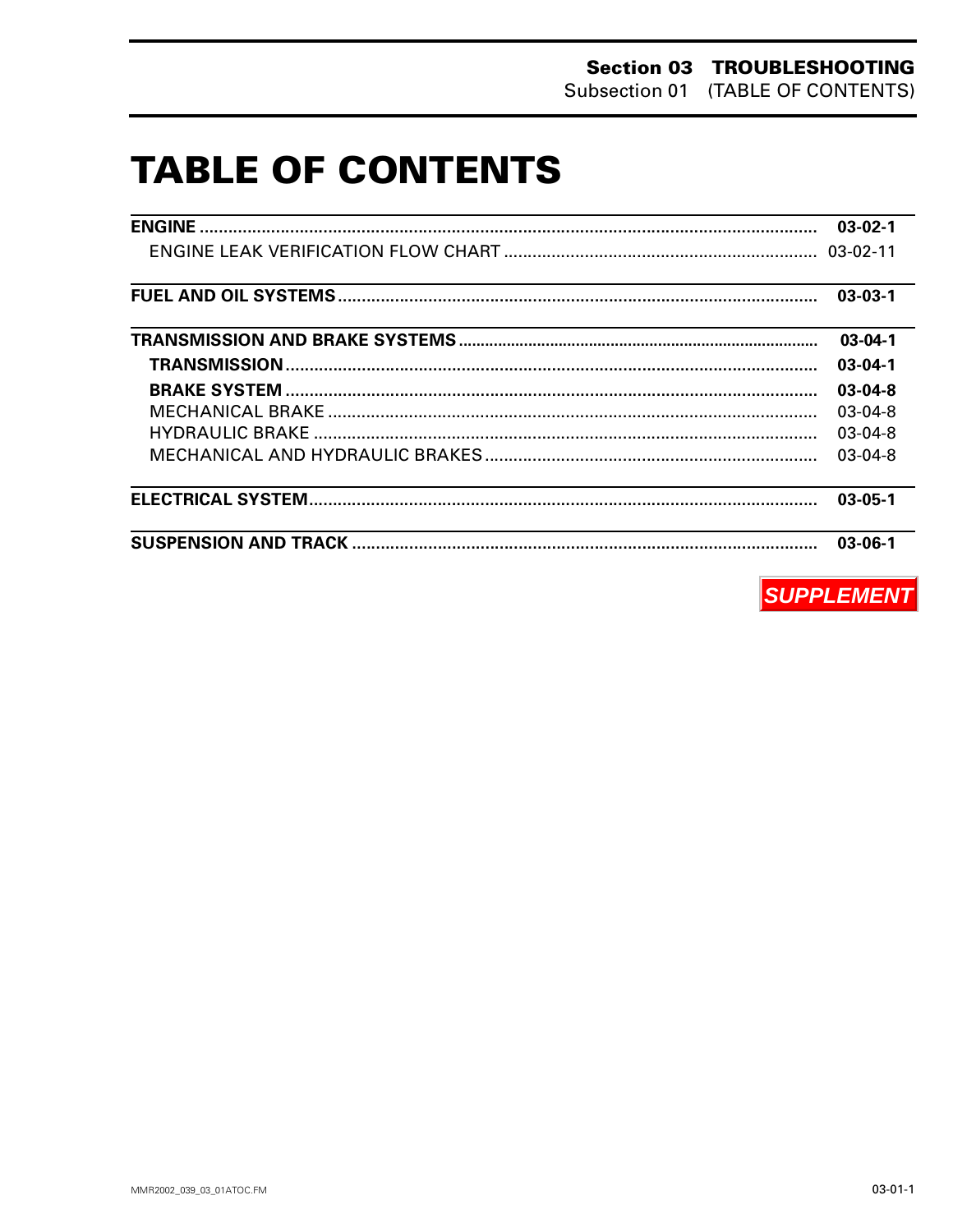# <span id="page-1-0"></span>**ENGINE 0**

The following chart is provided to help in diagnosing the probable source of troubles. It should be used as a guideline. Some causes or corrections may not apply to a specific model.

| <b>SYMPTOM</b>         | <b>ENGINE BACKFIRES.</b>                                                                                        |
|------------------------|-----------------------------------------------------------------------------------------------------------------|
| <b>CONDITION</b>       | NORMAL USE.                                                                                                     |
| <b>Test/Inspection</b> | 1. Check spark plugs.                                                                                           |
|                        | a. Carbon accumulation caused by defective spark plug(s).<br>Clean carbon accumulation and replace spark plugs. |
|                        | 2. Check ignition timing.                                                                                       |
|                        | a. Timing is too advanced.<br>Set timing according to specifications (refer to TECHNICAL DATA).                 |
|                        | 3. Check carburetor.                                                                                            |
|                        | a. Fuel passages obstruted.<br>Clean carburetor and install new filter(s).                                      |
|                        | b. Fuel level too low.<br>Adjust float level according to specifications.                                       |
|                        | 4. Check cooling system.                                                                                        |
|                        | a. Loose fan belt.<br>Adjust or replace fan belt (refer to TECHNICAL DATA).                                     |
|                        | b. Low antifreeze level.<br>Adjust antifreeze level. Then check clamps or hoses.                                |
|                        | c. Defective tank cap.<br>Replace cap.                                                                          |
|                        | d. Air in system.<br>Bleed system.                                                                              |

| <b>SYMPTOM</b>         | ENGINE SUDDENLY TURNS OFF AT HIGH RPM AND/OR WITH LIGHT LOAD. |
|------------------------|---------------------------------------------------------------|
| <b>CONDITION</b>       | NORMAL USE.                                                   |
| <b>Test/Inspection</b> | 1. Check that all ground wires are well connected.            |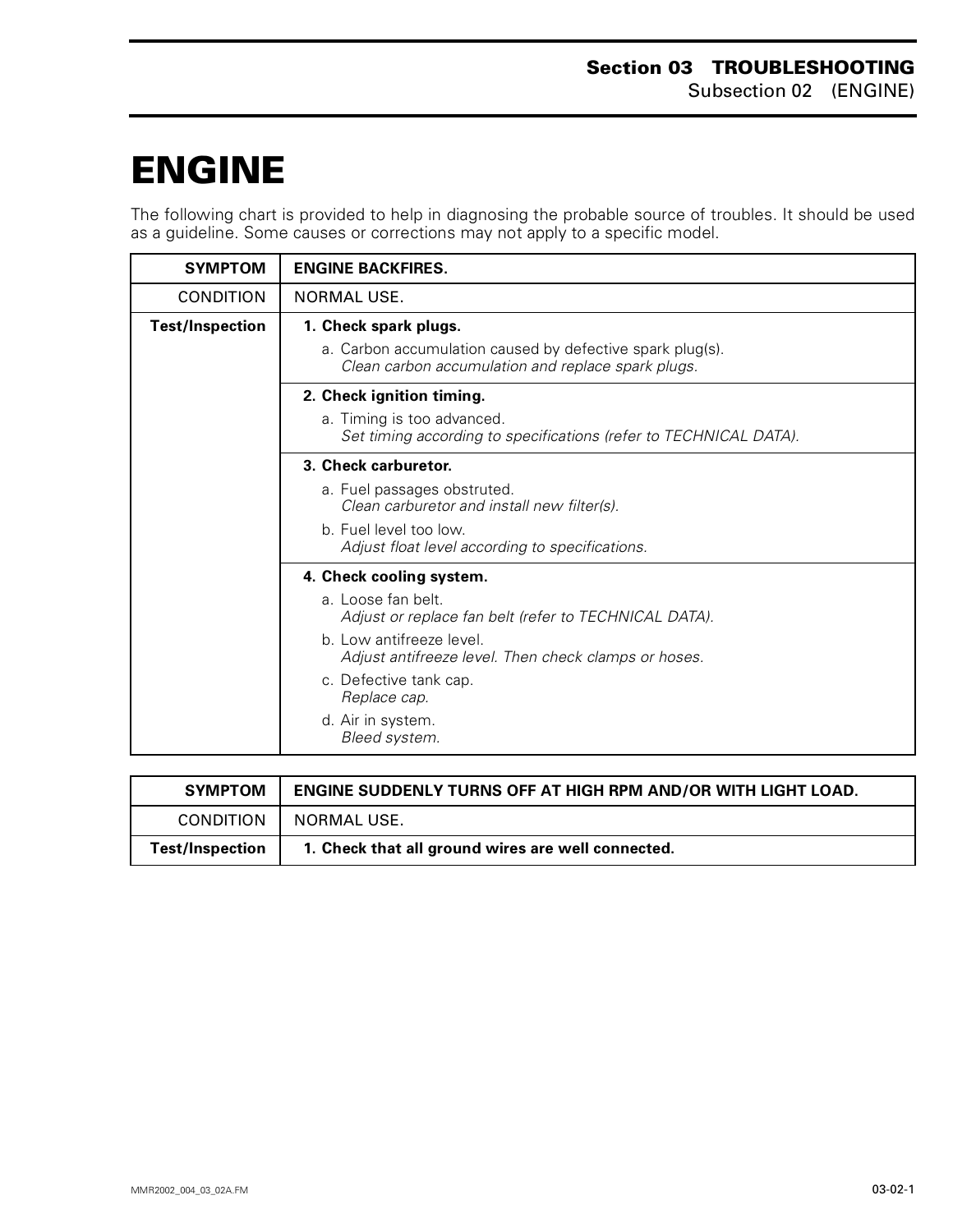| <b>SYMPTOM</b>         | <b>ENGINE SUDDENLY TURNS OFF.</b>                                                                                                                                                                                                                                             |
|------------------------|-------------------------------------------------------------------------------------------------------------------------------------------------------------------------------------------------------------------------------------------------------------------------------|
| <b>CONDITION</b>       | <b>NORMAL USE.</b>                                                                                                                                                                                                                                                            |
| <b>Test/Inspection</b> | 1. Perform engine leak test. Refer to ENGINE LEAK VERIFICATION FLOW CHART.<br>Check possible piston seizure.<br>a. Damaged gasket and/or seal.                                                                                                                                |
|                        | Replace defective parts.                                                                                                                                                                                                                                                      |
|                        | 2. "Four-corner" seizure of piston(s).                                                                                                                                                                                                                                        |
|                        | a. Accelerating too fast when engine is cold. Piston expands faster than cylinder.<br>Replace piston(s). Ask driver to refer to warm-up procedure in Operator's Guide.                                                                                                        |
|                        | 3. Piston(s) seizure on exhaust side (color on piston dome is correct).                                                                                                                                                                                                       |
|                        | a. Kinked fuel tank vent tube.<br>Relocate fuel tank vent tube.                                                                                                                                                                                                               |
|                        | b. Leaks at fuel line connections or damaged fuel lines.<br>Replace defective lines.                                                                                                                                                                                          |
|                        | c. Fuel does not flow through carburetor(s) (foreign particles in needle area and/or<br>varnish formation in carburetor(s)).<br>Clean carburetor(s) and install new filter(s).                                                                                                |
|                        | d. Spark plug heat range is too warm.<br>Install spark plugs with appropriate heat range (refer to TECHNICAL DATA).                                                                                                                                                           |
|                        | e. Improper ignition timing.<br>Adjust according to specifications (refer to TECHNICAL DATA).                                                                                                                                                                                 |
|                        | f. Restriction in exhaust system.<br>Replace.                                                                                                                                                                                                                                 |
|                        | g. Compression ratio is too high.<br>Install genuine parts.                                                                                                                                                                                                                   |
|                        | h. Carburetor calibration is too lean.<br>Adjust according to specifications (refer to TECHNICAL DATA).                                                                                                                                                                       |
|                        | i. Reed valve improperly adjusted or damaged.<br>Adjust according to specifications (refer to 593 ENGINE TYPE) and/or install<br>Bombardier's recommended reed valve.                                                                                                         |
|                        | j. Poor oil quality.<br>Use BOMBARDIER injection oil.                                                                                                                                                                                                                         |
|                        | k. Leaks at air intake silencer.<br>Replace air intake silencer grommets.                                                                                                                                                                                                     |
|                        | 4. Melted and/or perforated piston dome; melted section at ring end gap.                                                                                                                                                                                                      |
|                        | a. When piston reaches TDC, mixture is ignited by heated areas in combustion chamber.<br>This situation is due to an incomplete combustion of a poor oil quality.<br>Clean residue accumulation in combustion chamber and replace piston(s).<br>Use BOMBARDIER injection oil. |
|                        | b. Spark plug heat range is too high.<br>Install recommended spark plugs (refer to TECHNICAL DATA).                                                                                                                                                                           |
|                        | c. Ignition timing is too advanced.<br>Adjust according to specifications (refer to TECHNICAL DATA).                                                                                                                                                                          |
|                        | d. Inadequate fuel quality.<br>Use appropriate fuel.                                                                                                                                                                                                                          |
|                        | e. Carburetion is too lean.<br>Adjust according to specifications (refer to TECHNICAL DATA).                                                                                                                                                                                  |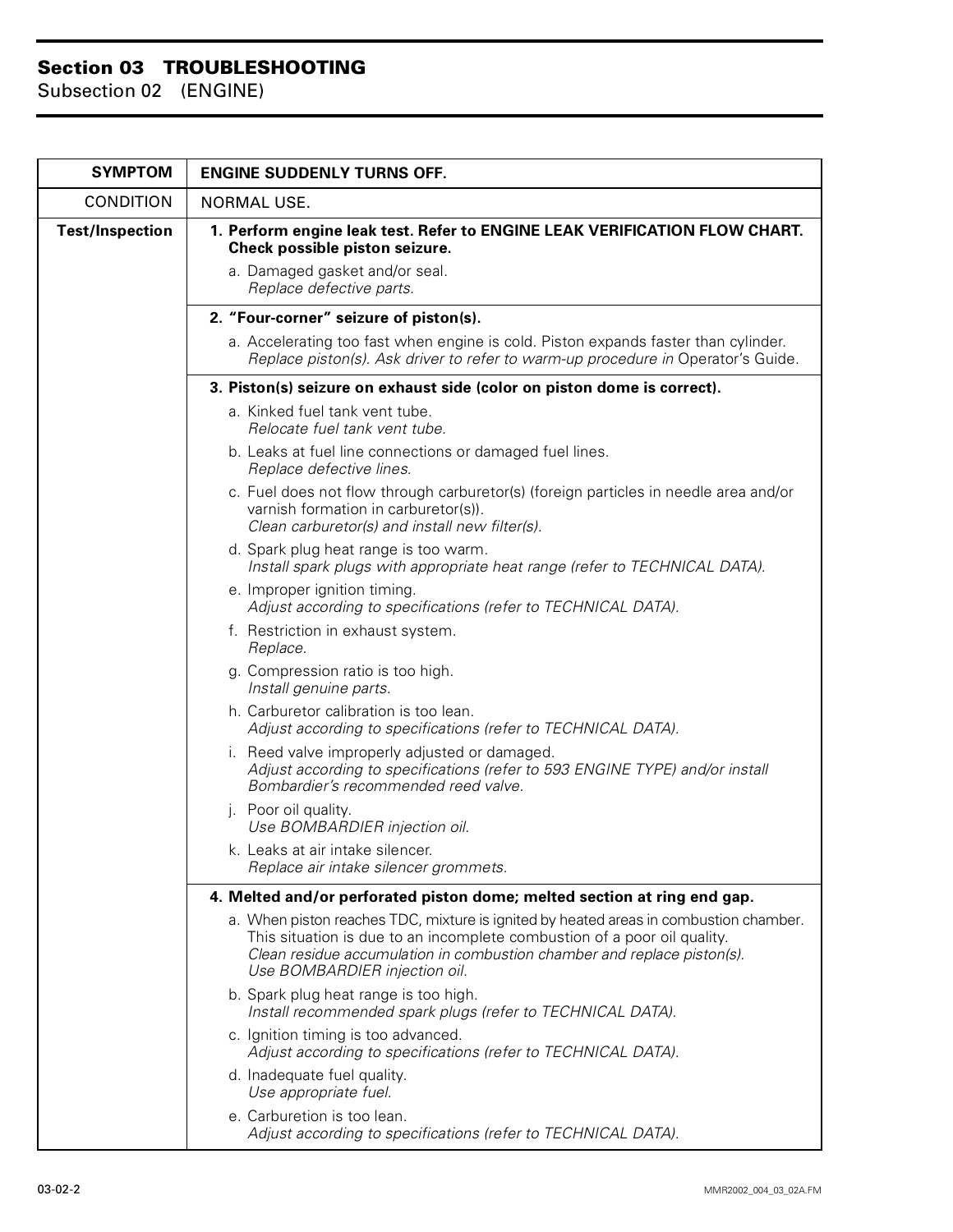<span id="page-3-0"></span>

| 5. Seized piston all around the circumference (dry surface).                                                                                                                                                                                                                                                                                    |
|-------------------------------------------------------------------------------------------------------------------------------------------------------------------------------------------------------------------------------------------------------------------------------------------------------------------------------------------------|
| a. Lack of oil, damaged oil line or defective injection pump.<br>Replace defective part(s).                                                                                                                                                                                                                                                     |
| 6. Grooves on intake side of piston only.                                                                                                                                                                                                                                                                                                       |
| a. Oil film eliminated by water (snow infiltration in engine).<br>Replace piston(s) and check if intake system leaks.                                                                                                                                                                                                                           |
| 7. Piston color is dark due to seizure on intake and exhaust sides.                                                                                                                                                                                                                                                                             |
| a. Broken or loose fan belt.<br>Replace fan belt or adjust its tension (refer to TECHNICAL DATA).                                                                                                                                                                                                                                               |
| b. Cooling system leaks and lowers coolant level.<br>Tighten clamps or replace defective parts. Add antifreeze in cooling system until<br>appropriate level is reached.                                                                                                                                                                         |
| c. Accumulation of foreign particles in needle and/or main jet area.<br>Clean carburetor(s).                                                                                                                                                                                                                                                    |
| 8. Cracked or broken piston(s).                                                                                                                                                                                                                                                                                                                 |
| a. Cracked or broken piston(s) due to excessive piston/cylinder clearance or engine<br>overreving.<br>Replace piston(s). Check piston/cylinder clearance (refer to TECHNICAL DATA).<br>Adjust drive pulley according to specifications (refer to TECHNICAL DATA)<br>and/or clean pulley sheaves if they are contaminated with greasy particles. |

| <b>SYMPTOM</b>         | PISTON RING AND CYLINDER SURFACES ARE GROOVED.                                                                                                                                               |
|------------------------|----------------------------------------------------------------------------------------------------------------------------------------------------------------------------------------------|
| <b>CONDITION</b>       | NORMAL USE.                                                                                                                                                                                  |
| <b>Test/Inspection</b> | 1. Check oil quality.<br>a. Poor oil quality.<br>Use BOMBARDIER injection oil.                                                                                                               |
|                        | 2. Check injection pump and its hoses.<br>a. Inadequate injection pump adjustment and/or defective hoses.<br>Adjust pump according to specifications (refer to ENGINE) and/or replace hoses. |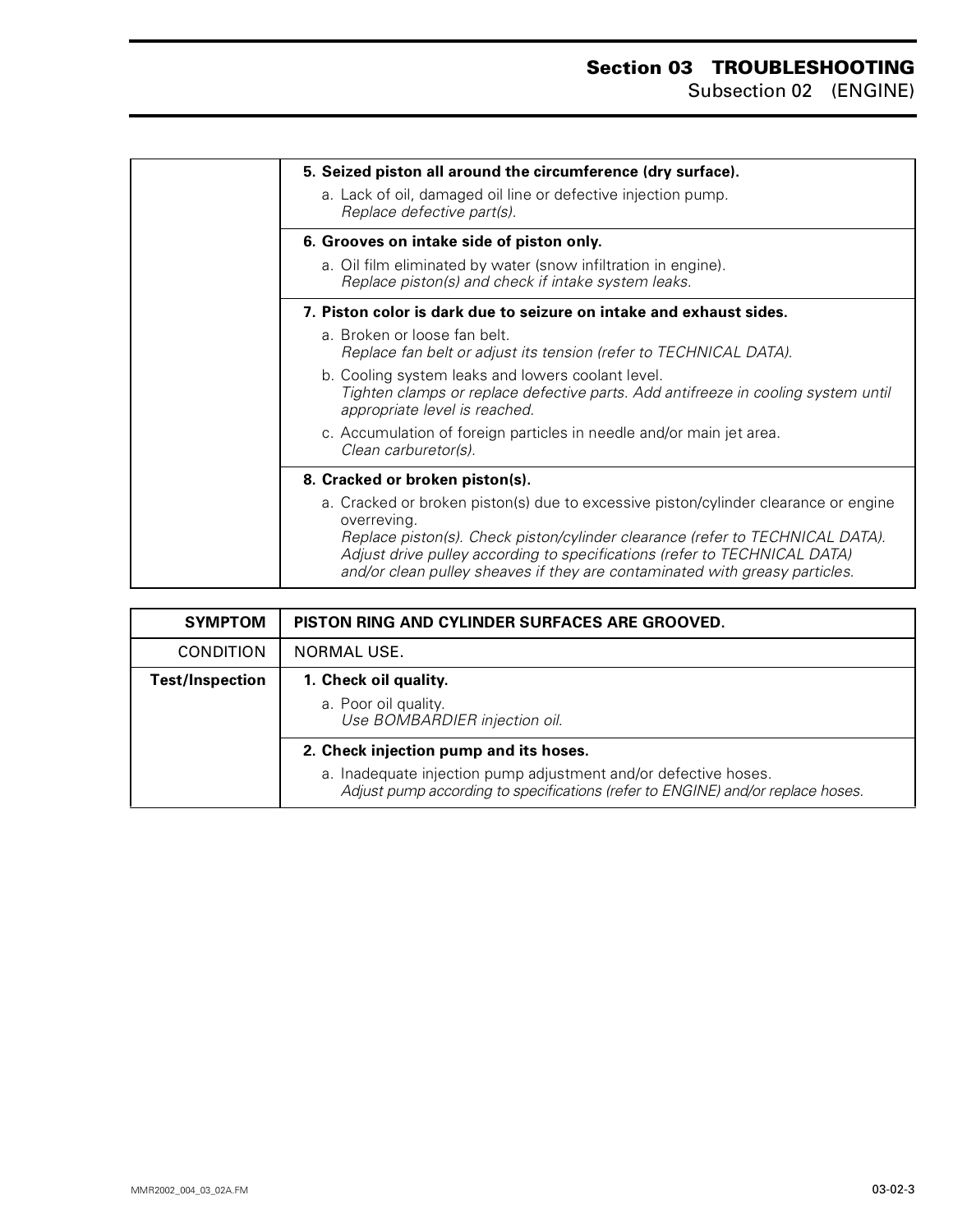| <b>SYMPTOM</b>         | <b>ENGINE DOES NOT OFFER MAXIMUM POWER AND/OR DOES NOT REACH</b><br><b>MAXIMUM OPERATING RPM.</b>                                                                                 |
|------------------------|-----------------------------------------------------------------------------------------------------------------------------------------------------------------------------------|
| <b>CONDITION</b>       | <b>NORMAL USE.</b>                                                                                                                                                                |
| <b>Test/Inspection</b> | 1. Check spark plug condition.                                                                                                                                                    |
|                        | a. Fouled spark plugs.<br>Replace.                                                                                                                                                |
|                        | 2. Check if there is water in fuel.                                                                                                                                               |
|                        | a. There is water in fuel.<br>Drain fuel system, then fill it with appropriate fuel.                                                                                              |
|                        | 3. Check items listed in ENGINE RUNS OUT OF FUEL<br>(refer to fuel and oil systems subsection).                                                                                   |
|                        | 4. Check carburetor adjustments and cleanliness.                                                                                                                                  |
|                        | a. Inadequate carburetor adjustments or dirt accumulation.<br>Adjust according to specifications (refer to TECHNICAL DATA) or clean.                                              |
|                        | 5. Check drive belt.                                                                                                                                                              |
|                        | a. Worn belt.<br>Replace belt if width is 3 mm (1/8") less than nominal dimension<br>(refer to TECHNICAL DATA).                                                                   |
|                        | 6. Check track adjustment.                                                                                                                                                        |
|                        | a. Too much tension and/or improper alignment.<br>Align track and adjust its tension to specifications (refer to TECHNICAL DATA).                                                 |
|                        | 7. Check drive pulley.                                                                                                                                                            |
|                        | a. Improper calibration screw adjustments (TRA pulley) and/or worn bushing(s).<br>Adjust according to specifications (refer to TECHNICAL DATA) and/or replace<br>bushing(s).      |
|                        | 8. Check driven pulley.                                                                                                                                                           |
|                        | a. Worn bushing and/or spring tension.<br>Replace spring and/or adjust its tension according to specifications<br>(refer to TECHNICAL DATA).                                      |
|                        | 9. Check exhaust system.                                                                                                                                                          |
|                        | a. Restriction.<br>Replace.                                                                                                                                                       |
|                        | 10. Check ignition timing.                                                                                                                                                        |
|                        | a. Decrease in power due to retarded ignition.<br>Adjust according to specifications (refer to TECHNICAL DATA).                                                                   |
|                        | 11. Check engine compression.                                                                                                                                                     |
|                        | a. Worn piston(s) and ring(s).<br>Replace (refer to TECHNICAL DATA for specifications).                                                                                           |
|                        | 12. Check engine cooling system.                                                                                                                                                  |
|                        | a. Engine overheats due to improper fan belt tension.<br>Adjust fan belt (refer to TECHNICAL DATA).                                                                               |
|                        | b. Engine overheats because the antifreeze level is low, cap fails to pressurize system<br>or air circulates through lines.<br>Adjust level, replace cap or bleed cooling system. |
|                        | 13. Check reed valve.                                                                                                                                                             |
|                        | a. Improper tightness and/or opening.<br>Replace or adjust. Refer to proper ENGINE subsection.                                                                                    |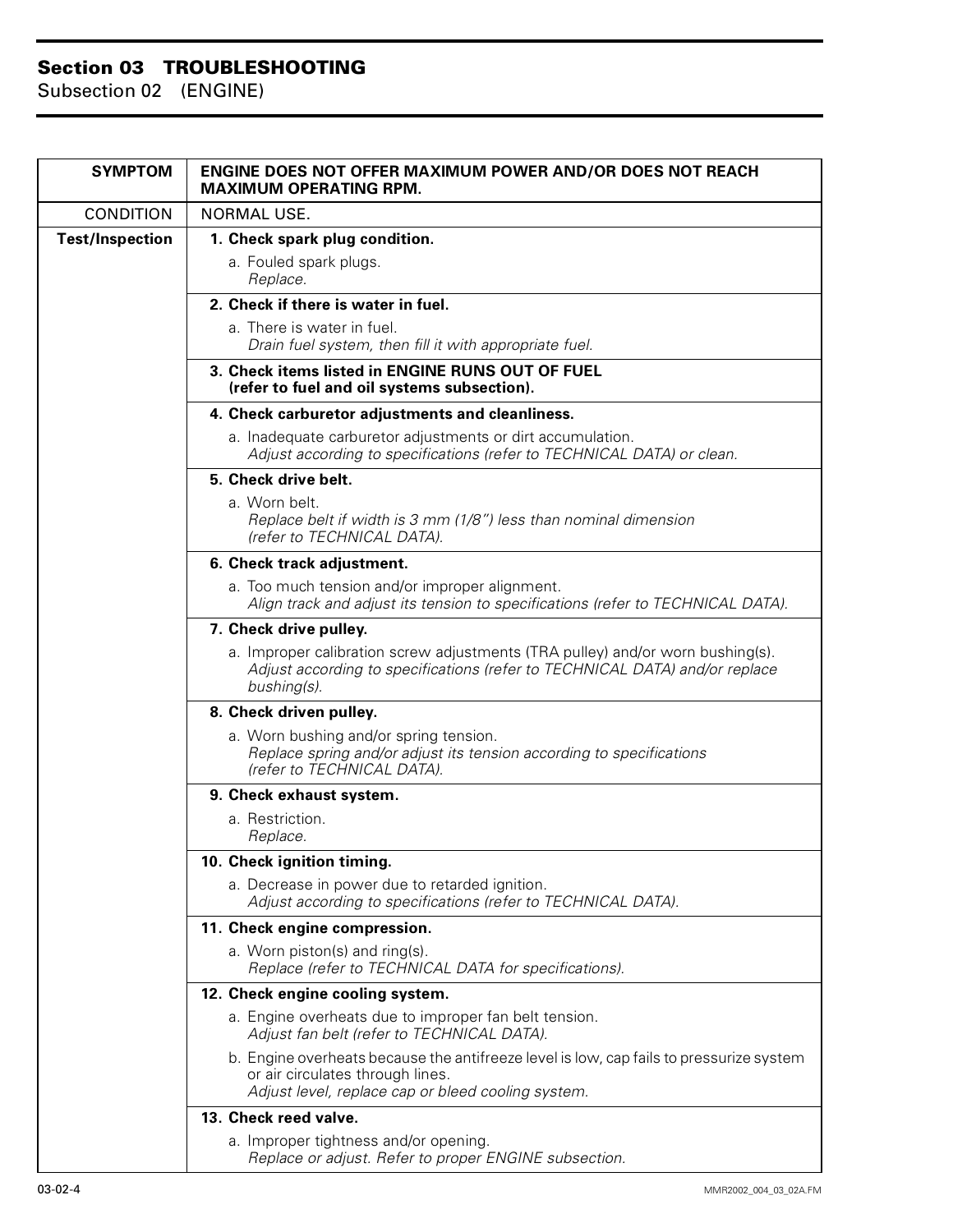### **Section 03 TROUBLESHOOTING** Subsection 02 (ENGINE)

| <b>SYMPTOM</b>         | <b>ENGINE DETONATION AT MAXIMUM RPM.</b>                                                                                    |
|------------------------|-----------------------------------------------------------------------------------------------------------------------------|
| <b>CONDITION</b>       | NORMAL USE.                                                                                                                 |
| <b>Test/Inspection</b> | 1. Check which type of fuel is used.                                                                                        |
|                        | a. Octane number is too low and/or alcohol level is too high.<br>Use recommended fuel type.                                 |
|                        | 2. Check spark plug type.                                                                                                   |
|                        | a. Improper spark plug heat range.<br>Install recommended spark plugs (refer to TECHNICAL DATA).                            |
|                        | 3. Check exhaust system.                                                                                                    |
|                        | a. Too much restriction.<br>Replace.                                                                                        |
|                        | 4. Check ignition timing.                                                                                                   |
|                        | a. Timing is too advanced.<br>Adjust according to specifications (refer to TECHNICAL DATA).                                 |
|                        | 5. Check carburetion.                                                                                                       |
|                        | a. Fouled and/or improper carburetor components.<br>Clean or replace according to specifications (refer to TECHNICAL DATA). |
|                        | 6. Check compression ratio and combustion chamber volume.                                                                   |
|                        | a. Compression ratio is too high.<br>Install genuine parts.                                                                 |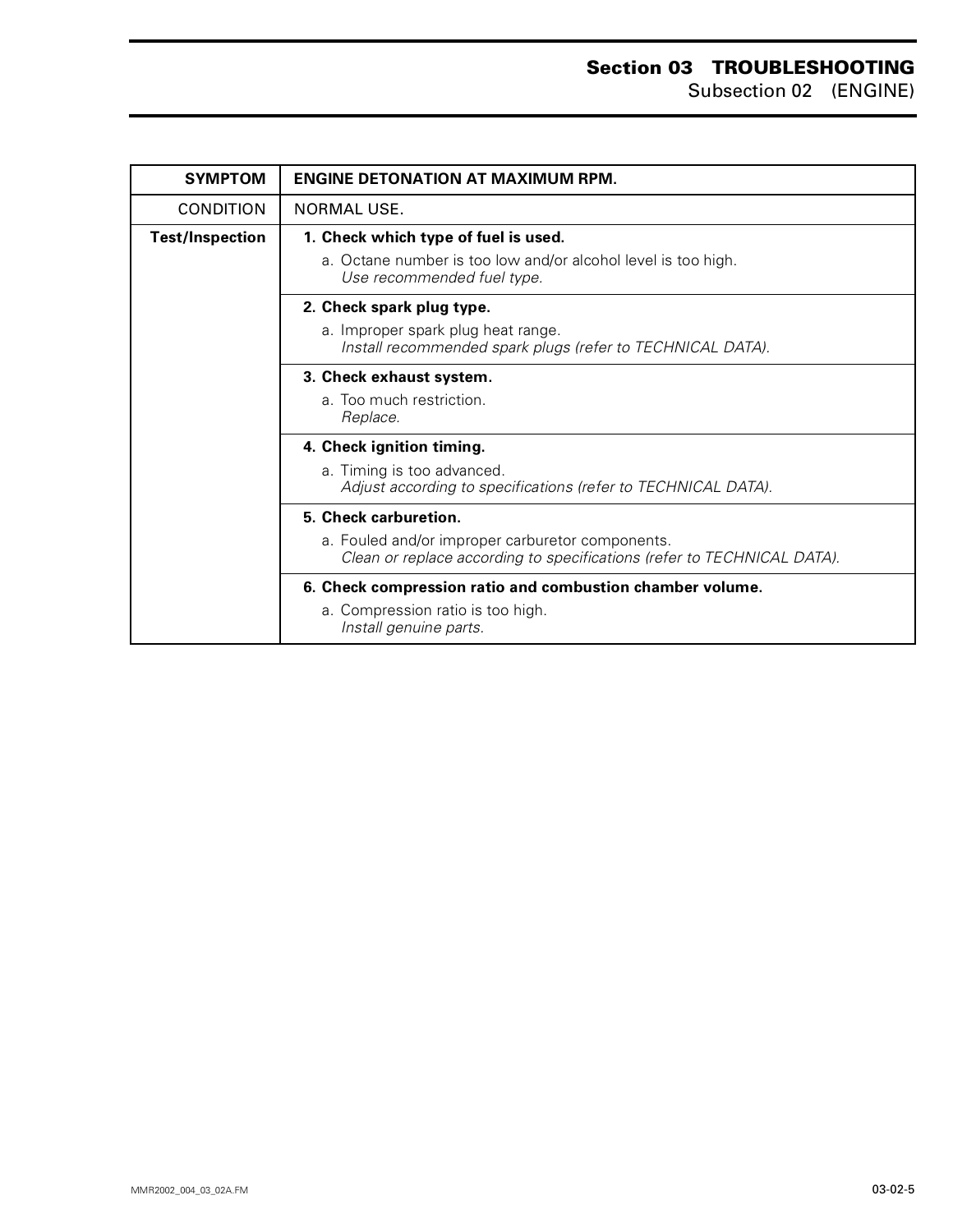| <b>SYMPTOM</b>         | <b>ENGINE TURNS OVER BUT FAILS TO START.</b>                                                                                                                                                                                                                 |
|------------------------|--------------------------------------------------------------------------------------------------------------------------------------------------------------------------------------------------------------------------------------------------------------|
| <b>CONDITION</b>       | <b>NORMAL USE.</b>                                                                                                                                                                                                                                           |
| <b>Test/Inspection</b> | 1. Check switches.                                                                                                                                                                                                                                           |
|                        | a. Ignition switch, emergency cut-out switch or tether switch is in the OFF position.<br>Place all switches in the RUN or ON position. If it still does not work, connect DESS<br>switch BK/GN and BK/WH wires together (harness side).                      |
|                        | 2. Check fuel valve.                                                                                                                                                                                                                                         |
|                        | a. Fully open fuel valve.                                                                                                                                                                                                                                    |
|                        | 3. Check fuel level.                                                                                                                                                                                                                                         |
|                        | a. Mixture not rich enough to start cold engine.<br>Check fuel tank level and use primer.                                                                                                                                                                    |
|                        | 4. Check spark plug.                                                                                                                                                                                                                                         |
|                        | a. Defective spark plug (no spark).<br>Replace spark plugs.                                                                                                                                                                                                  |
|                        | 5. Check amount of fuel on spark plug.                                                                                                                                                                                                                       |
|                        | a. Flooded engine (spark plug wet when removed).<br>Do not overprime or overchoke. Remove wet spark plugs, turn ignition switch to<br>OFF and crank engine several times. Install clean dry spark plugs. Start engine<br>following usual starting procedure. |
|                        | 6. Check fuel lines.                                                                                                                                                                                                                                         |
|                        | a. No fuel to the engine (spark plugs dry when removed).<br>Check fuel tank level; turn fuel valve on if applicable; check fuel filter, replace if<br>clogged; check condition of fuel and impulse lines and their connections.                              |
|                        | 7. Check engine compression.                                                                                                                                                                                                                                 |
|                        | a. Insufficient engine compression.<br>Replace defective part(s) (ex.: piston(s), ring(s), etc.).                                                                                                                                                            |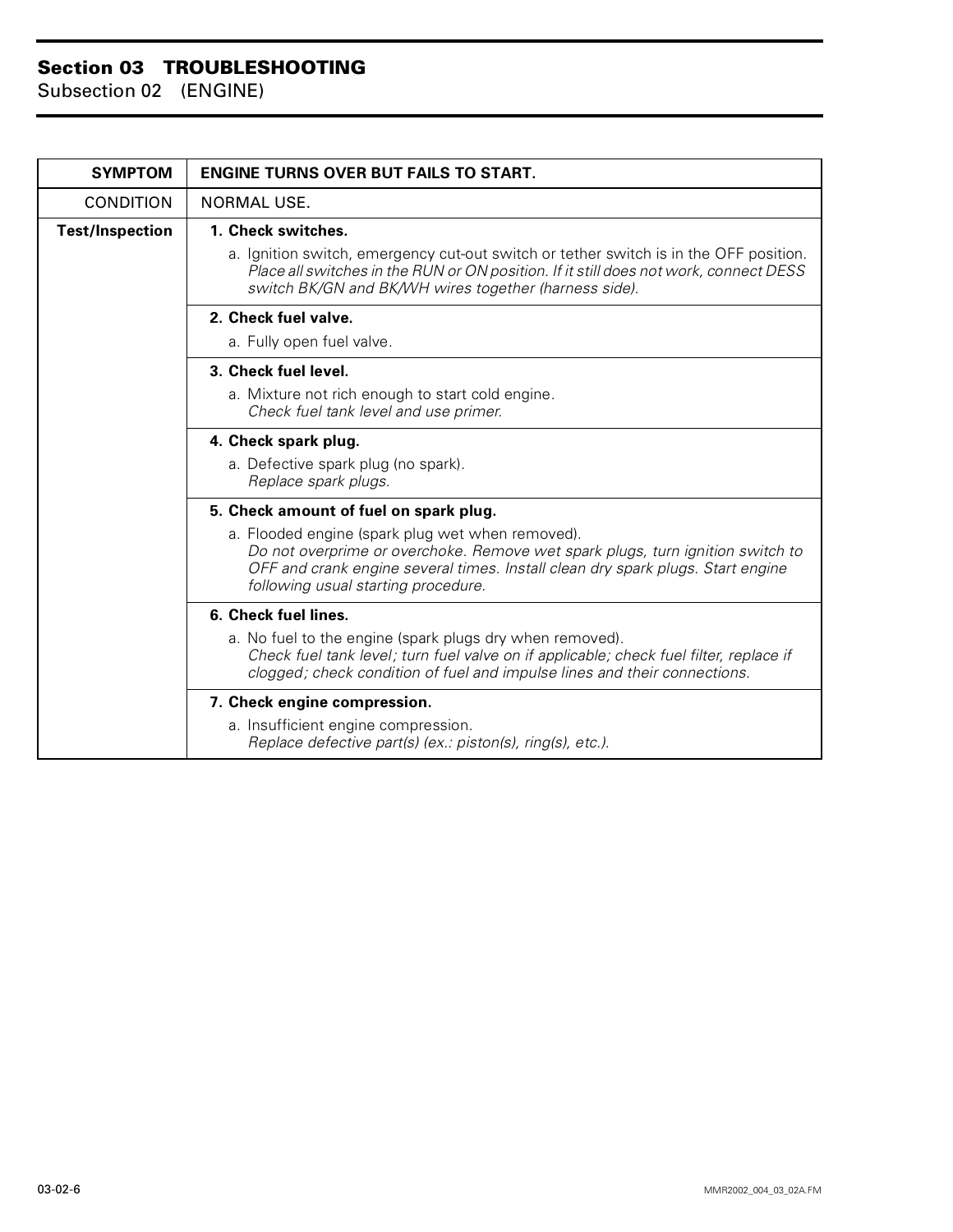### **Section 03 TROUBLESHOOTING** Subsection 02 (ENGINE)

| <b>SYMPTOM</b>         | <b>IRREGULAR ENGINE IDLE.</b>                                                                    |
|------------------------|--------------------------------------------------------------------------------------------------|
| <b>CONDITION</b>       | NORMAL USE AFTER ENGINE WARM UP.                                                                 |
| <b>Test/Inspection</b> | 1. Check choke.                                                                                  |
|                        | a. Choke plunger may be partially opened.<br>Readjust.                                           |
|                        | 2. Check carburetor adapter.                                                                     |
|                        | a. Air enters through a crack.<br>Replace.                                                       |
|                        | 3. Check air screw position.                                                                     |
|                        | a. Inadequate fuel/air mixture.<br>Adjust according to specifications (refer to TECHNICAL DATA). |
|                        | 4. Check ignition system trigger coil air gap.                                                   |
|                        | a. Air gap is too large.<br>Adjust according to specifications (refer to TECHNICAL DATA).        |
|                        | 5. Check dimension of pilot jet.                                                                 |
|                        | a. Inadequate fuel/air mixture.<br>Adjust according to specifications (refer to TECHNICAL DATA). |
|                        | 6. Check reed valve.                                                                             |
|                        | a. Improper tightness and/or opening.<br>Replace or adjust. Refer to proper ENGINE subsection.   |
|                        | 7. Perform engine leak test.                                                                     |
|                        | a. Leaking gaskets allow air to enter in engine.<br>Replace defective parts.                     |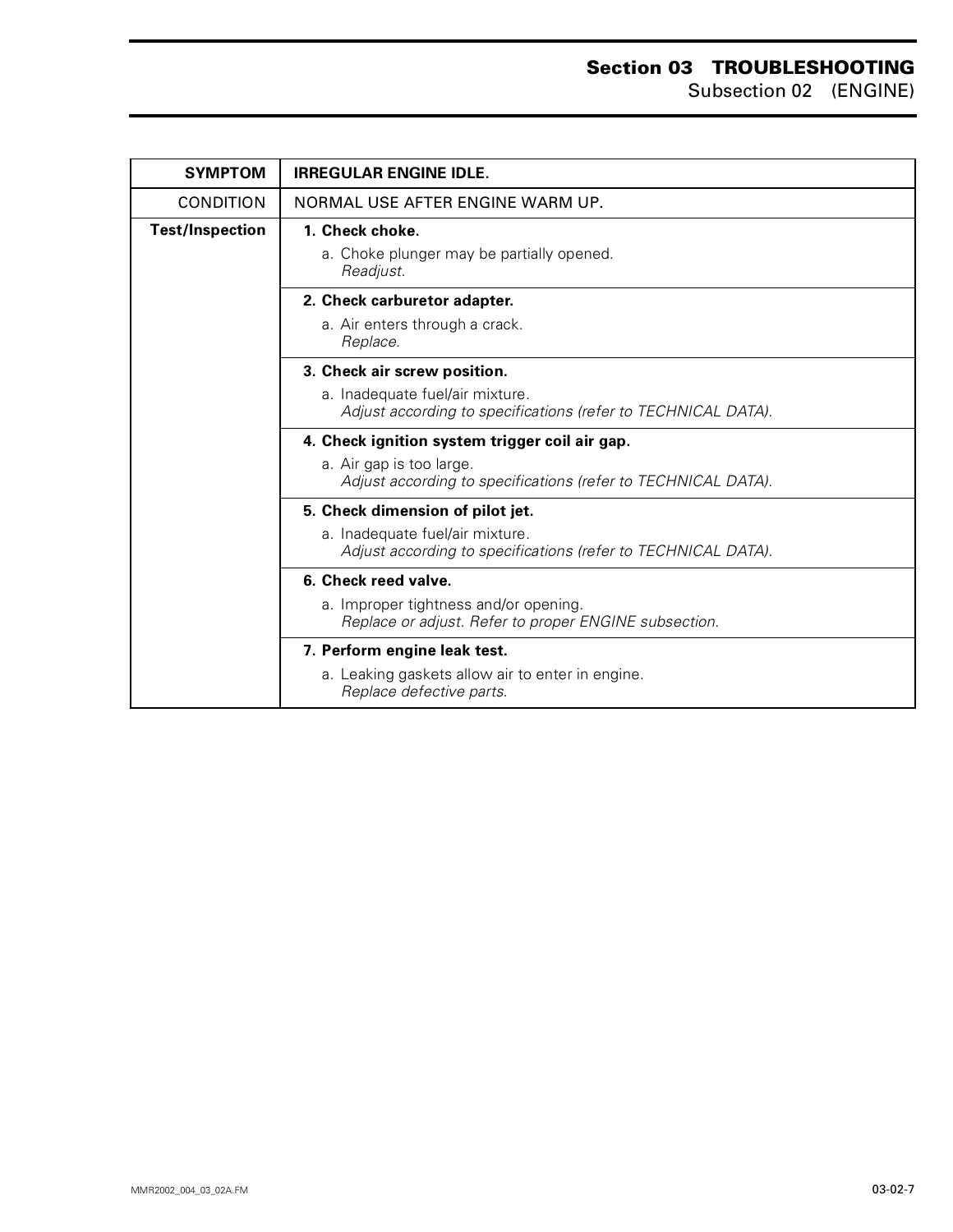| <b>SYMPTOM</b>         | HIGH ENGINE OPERATING TEMPERATURE.                                                                                                                                 |
|------------------------|--------------------------------------------------------------------------------------------------------------------------------------------------------------------|
| <b>CONDITION</b>       | NORMAL USE.                                                                                                                                                        |
| <b>Test/Inspection</b> | 1. Check temperature gauge sensor.                                                                                                                                 |
|                        | a. False reading.<br>Check terminal connections. If problem still persists, replace sensor.                                                                        |
|                        | 2. Check fan belt.                                                                                                                                                 |
|                        | a. Belt slides because it is too loose.<br>Adjust according to specifications (refer to TECHNICAL DATA).                                                           |
|                        | 3. Verify antifreeze level and check if there is air infiltration in the system or if there<br>are leaks in gasket areas.                                          |
|                        | a. Low antifreeze level or air in system.<br>Add antifreeze until recommended level is reached, bleed system and/or tighten<br>clamps at fitting.                  |
|                        | 4. Check if antifreeze flows through system properly.                                                                                                              |
|                        | a. Foreign particles and/or broken coolant pump impeller.<br>Clean cooling system and/or replace coolant pump impeller.                                            |
|                        | 5. Check thermostat.                                                                                                                                               |
|                        | a. Thermostat reacts slowly or not at all.<br>Replace.                                                                                                             |
|                        | 6. Check antifreeze concentration.                                                                                                                                 |
|                        | a. Antifreeze concentration is too high.<br>Adjust concentration according to Bombardier's recommendations.                                                        |
|                        | 7. Check tank cap.                                                                                                                                                 |
|                        | a. Cap does not hold pressure.<br>Replace.                                                                                                                         |
|                        | 8. Check carburetion.                                                                                                                                              |
|                        | a. Improperly adjusted or inadequate carburetor components.<br>Adjust according to specifications (refer to TECHNICAL DATA) or replace<br>inadequate component(s). |
|                        | 9. Check cylinder head gaskets.                                                                                                                                    |
|                        | a. Worn gaskets.<br>Replace.                                                                                                                                       |
|                        | 10. Check ignition timing.                                                                                                                                         |
|                        | a. Ignition timing is too advanced.<br>Adjust according to specifications (refer to TECHNICAL DATA).                                                               |
|                        | 11. Check if there are leaks at air intake silencer and/or engine crankcase.                                                                                       |
|                        | a. Leak(s).<br>Repair or replace.                                                                                                                                  |
|                        | 12. Check condition and heat range of spark plugs.                                                                                                                 |
|                        | a. Melted spark plug tip or inadequate heat range.<br>Replace.                                                                                                     |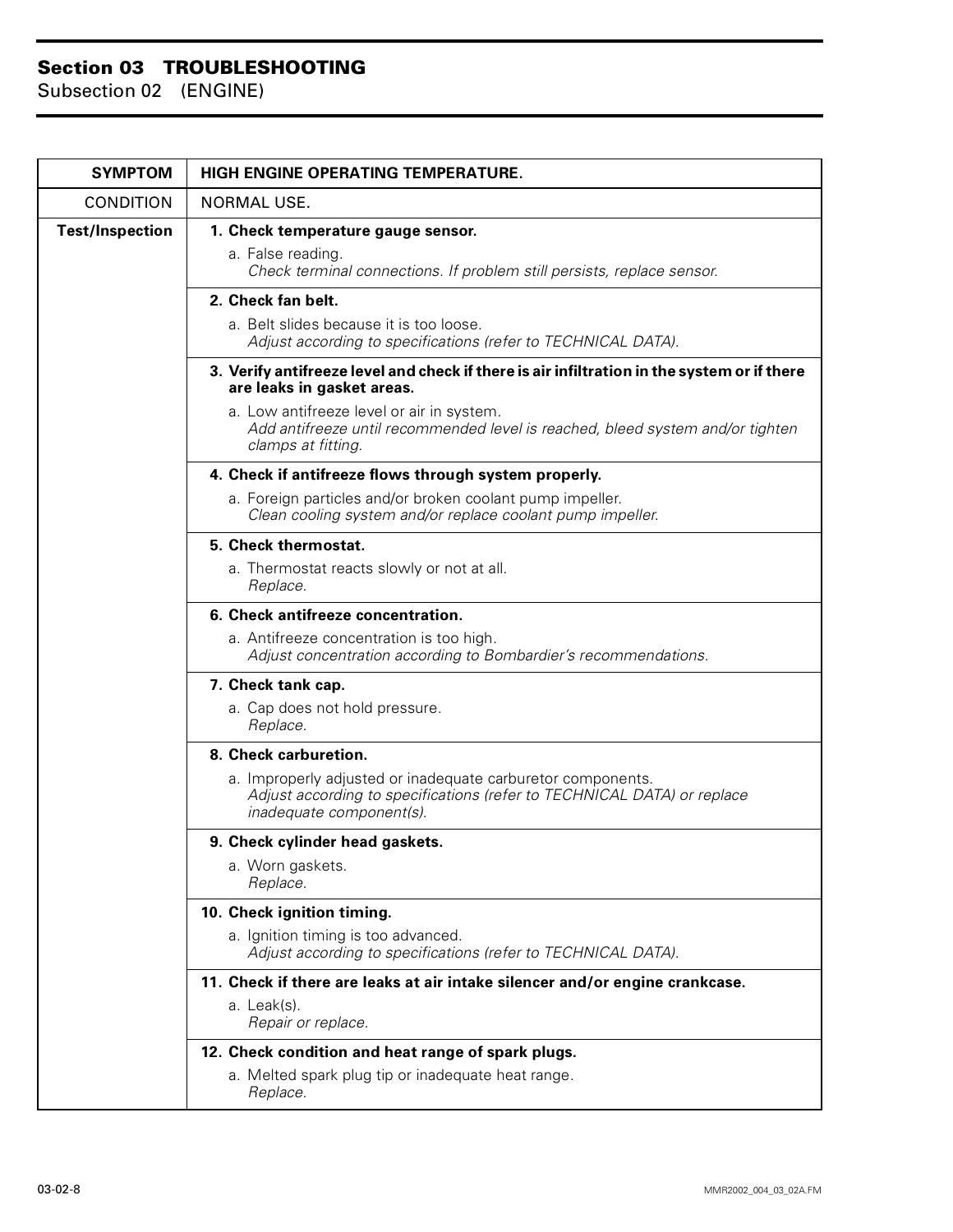| <b>SYMPTOM</b>         | <b>ENGINE EQUIPPED WITH RAVE VALVE DOES NOT REACH ITS FULL</b><br>OPERATING RPM (500 to 1000 RPM slower). |
|------------------------|-----------------------------------------------------------------------------------------------------------|
| <b>CONDITION</b>       | NORMAL USE.                                                                                               |
| <b>Test/Inspection</b> | 1. Check RAVE valve pistons.                                                                              |
|                        | a. Valve piston(s) is (are) too far out.<br>Screw valve piston(s) to bottom.                              |
|                        | 2. Check RAVE valve stems.                                                                                |
|                        | a. Bent RAVE valve stem(s).<br>Replace.                                                                   |
|                        | 3. Check RAVE valves.                                                                                     |
|                        | a. Jammed valve(s).<br>Clean.                                                                             |
|                        | 4. Check tension of RAVE springs.                                                                         |
|                        | a. Inadequate spring tension.<br>Replace.                                                                 |
|                        | 5. Check RAVE pressure holes.                                                                             |
|                        | a. Clogged holes.<br>Clean.                                                                               |
|                        | 6. Check clamps or sleeves.                                                                               |
|                        | a. Damaged clamp(s) or sleeve(s).<br>Replace.                                                             |
|                        | 7. Check exhaust tightness.                                                                               |
|                        | a. Exhaust system is leaking leading to a too low back pressure.<br>Replaces parts and reseal.            |

| <b>SYMPTOM</b>         | <b>ENGINE EQUIPPED WITH RAVE. ENGINE HESITATES AT MID-SPEED AND</b><br><b>REACHES MAXIMUM PERFORMANCE ONLY AFTER A WHILE.</b> |
|------------------------|-------------------------------------------------------------------------------------------------------------------------------|
| <b>CONDITION</b>       | NORMAL USE.                                                                                                                   |
| <b>Test/Inspection</b> | 1. Check RAVE valve spring(s).                                                                                                |
|                        | a. Spring tension is too weak or spring(s) is (are) broken.<br>Replace.                                                       |
|                        | 2. Check RAVE valve cover red adjustment screws.                                                                              |
|                        | a. Adjustment screw(s) is (are) too loose.<br>Adjust according to ASSEMBLY PROCEDURE in appropriate ENGINE subsections.       |
|                        | 3. Check RAVE valve movement (RAVE movement indicator P/N 861 725 800).                                                       |
|                        | a. Valve(s) is (are) stuck in open position.<br>Clean.                                                                        |

| <b>SYMPTOM</b>         | REWIND STARTER ROPE DOES NOT REWIND.                            |
|------------------------|-----------------------------------------------------------------|
| <b>CONDITION</b>       | NORMAL USE.                                                     |
| <b>Test/Inspection</b> | 1. Check rewind spring.<br>a. Broken spring.<br>Replace spring. |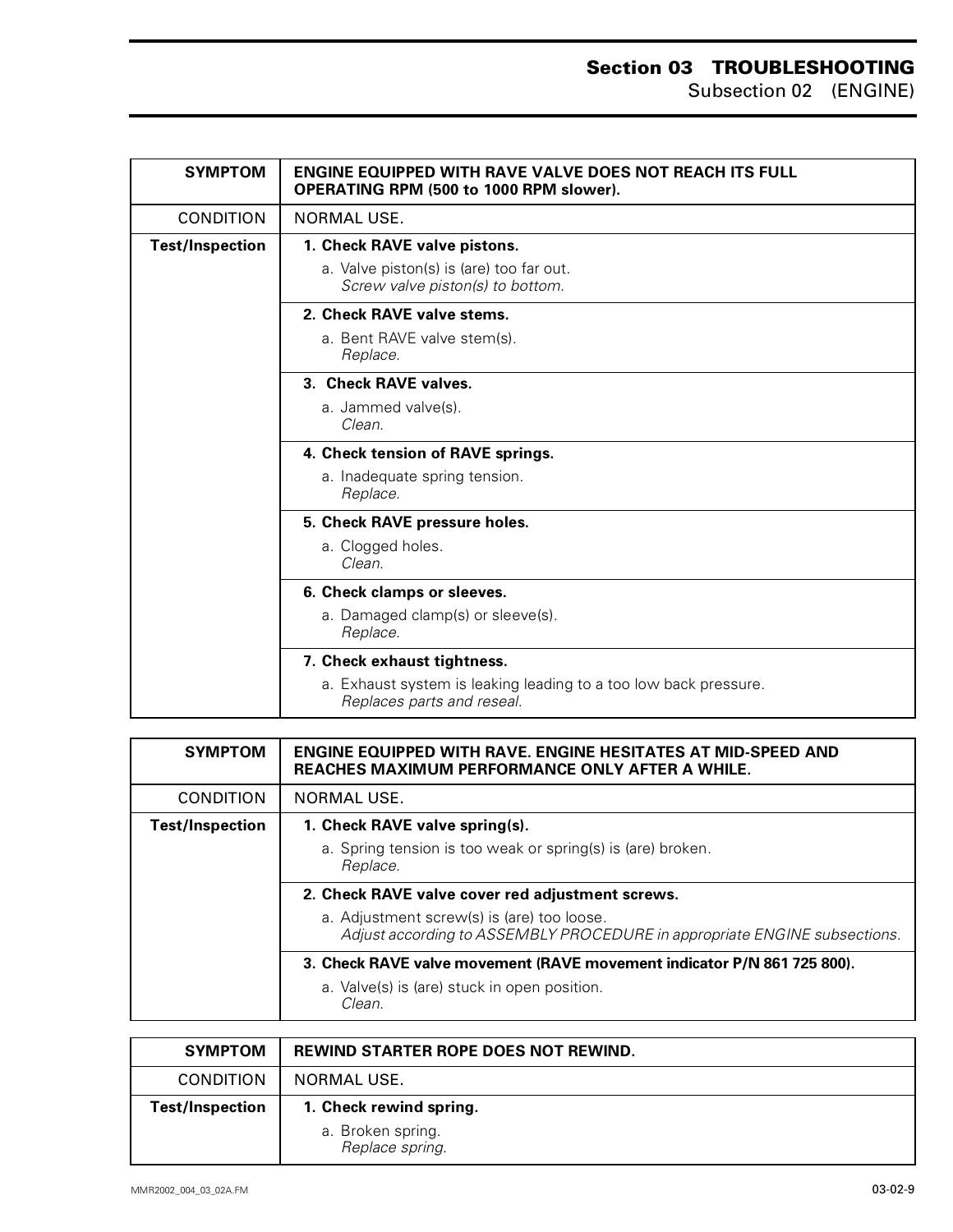| <b>SYMPTOM</b>         | <b>REWIND STARTER PAWL DOES NOT ENGAGE.</b>                              |
|------------------------|--------------------------------------------------------------------------|
| <b>CONDITION</b>       | NORMAL USE.                                                              |
| <b>Test/Inspection</b> | 1. Check stopper spring.                                                 |
|                        | a. Broken stopper spring.<br>Replace.                                    |
|                        | 2. Check pawl and pawl lock.                                             |
|                        | a. Pawl and pawl lock have stuck together because of heat.<br>Replace.   |
|                        | 3. Check pawl and rope sheave.                                           |
|                        | a. Pawl and rope sheave have stuck together because of heat.<br>Replace. |

| <b>SYMPTOM</b>         | <b>ENGINE PINGING.</b>                                                                                                                                |
|------------------------|-------------------------------------------------------------------------------------------------------------------------------------------------------|
| <b>CONDITION</b>       | <b>NORMAL USE.</b>                                                                                                                                    |
| <b>Test/Inspection</b> | 1. Check fuel lines.                                                                                                                                  |
|                        | a. Bent fuel lines (preventing fuel from flowing through).<br>Relocate or replace fuel lines.                                                         |
|                        | 2. Check if carburetor(s) is (are) clean.                                                                                                             |
|                        | a. Dirt prevents fuel from flowing through.<br>Clean.                                                                                                 |
|                        | 3. Check ignition timing.                                                                                                                             |
|                        | a. Timing is too advanced.                                                                                                                            |
|                        | Adjust according to specifications (refer to TECHNICAL DATA).                                                                                         |
|                        | 4. Check compression ratio.                                                                                                                           |
|                        | a. Compression ratio is too high.<br>Replace inadequate part(s) to obtain manufacturer's recommended compression<br>ratio or use a higher grade fuel. |

| <b>SYMPTOM</b>         | <b>ENGINE GENERATES A LOT OF VIBRATIONS.</b>                                                                                                                  |
|------------------------|---------------------------------------------------------------------------------------------------------------------------------------------------------------|
| <b>CONDITION</b>       | NORMAL USE.                                                                                                                                                   |
| <b>Test/Inspection</b> | 1. Check engine supports and stopper.                                                                                                                         |
|                        | a. Loose and/or broken supports or interference between support(s) and chassis.<br>Retighten to specification (refer to TECHNICAL DATA) or replace.           |
|                        | 2. Check drive pulley (refer to: vibrations coming from drive pulley).                                                                                        |
|                        | 3. Check carburetor synchronization.                                                                                                                          |
|                        | a. Throttle slide heights are adjusted differently and/or throttle slide openings are<br>unsynchronized.<br>Adjust throttle slide heights and throttle cable. |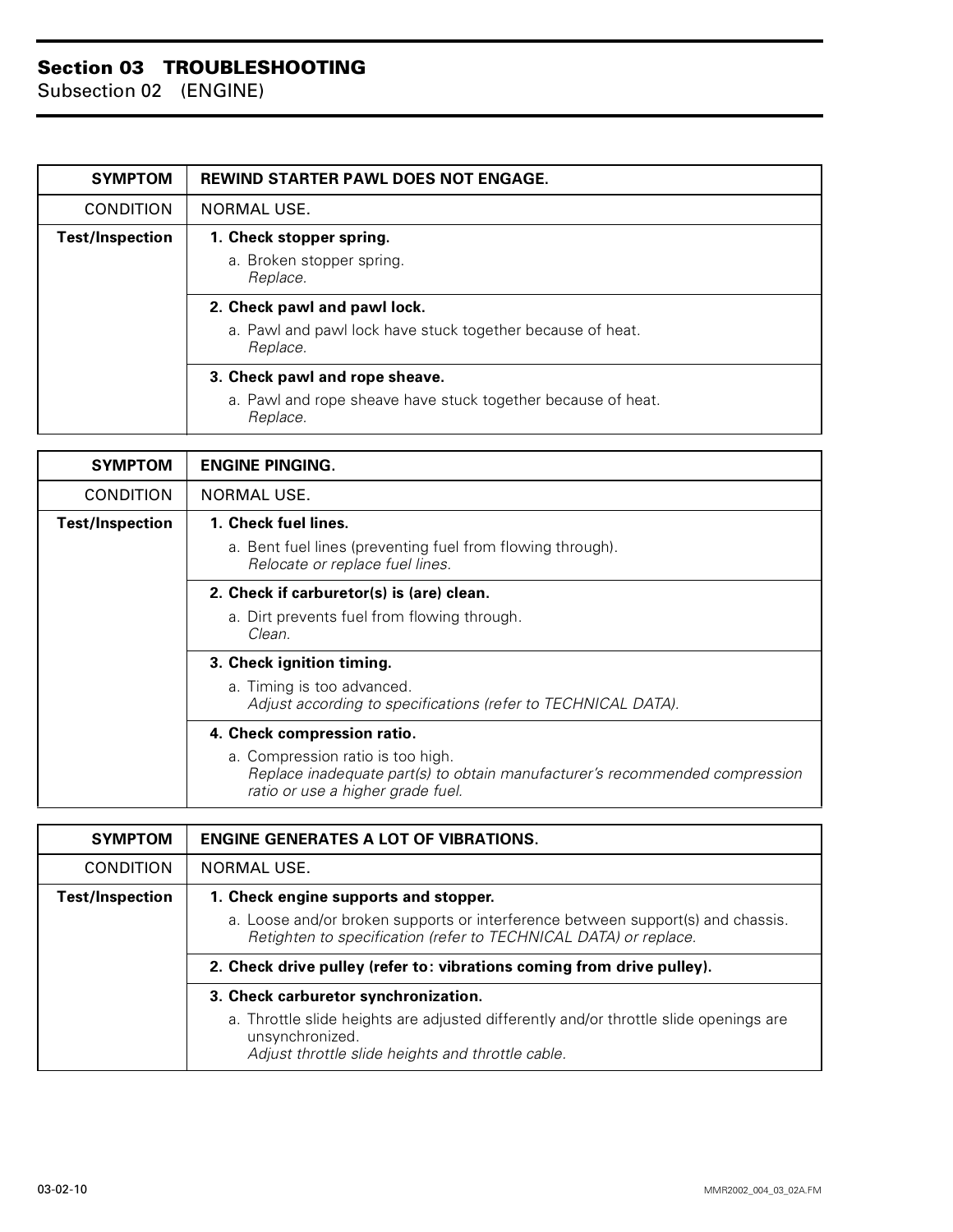## <span id="page-11-0"></span>ENGINE LEAK VERIFICATION FLOW CHART

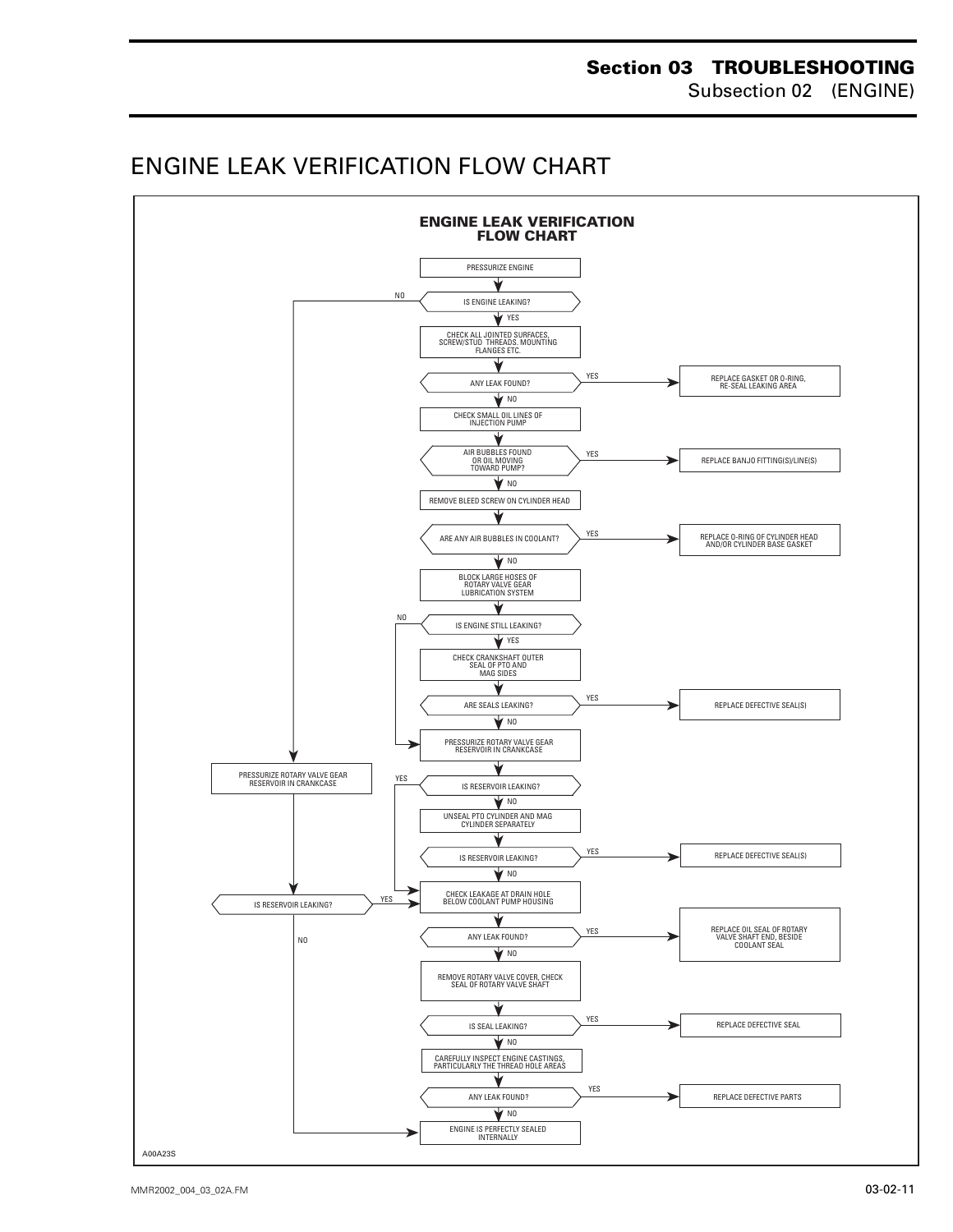# <span id="page-12-0"></span>**FUEL AND OIL SYSTEMS 0**

The following chart is provided to help in diagnosing the probable source of troubles. It should be used as a guideline. Some causes or corrections may not apply to a specific model.

| <b>SYMPTOM</b>         | <b>HIGH FUEL CONSUMPTION OR RICH MIXTURE.</b>                                                                                                                               |
|------------------------|-----------------------------------------------------------------------------------------------------------------------------------------------------------------------------|
| <b>CONDITION</b>       | NORMAL USE.                                                                                                                                                                 |
| <b>Test/Inspection</b> | 1. Check fuel tank.<br>a. Perforated fuel tank.<br>Replace fuel tank.                                                                                                       |
|                        | 2. Check fuel pump reservoir and carburetor fittings.<br>a. Leaking fittings.<br>Replace defective part.                                                                    |
|                        | 3. Check choke adjustment.<br>a. Fuel flows through choke circuit while engine runs.<br>Readjust choke.                                                                     |
|                        | 4. Check float height in carburetor(s).<br>a. Fuel level is too high in float bowl(s).<br>Adjust according to specifications (refer to TECHNICAL DATA).                     |
|                        | 5. Check needle valve.<br>a. Foreign particles prevent needle valve(s) from closing and/or worn seating area.<br>Clean or replace needle valve(s), then clean seating area. |

| <b>SYMPTOM</b>         | FUEL LEAKS IN ENGINE BASE WHEN ENGINE IS STOPPED.   |
|------------------------|-----------------------------------------------------|
| <b>CONDITION</b>       | NORMAL USE.                                         |
| <b>Test/Inspection</b> | 1. Check items 3, 4 and 5 of HIGH FUEL CONSUMPTION. |
|                        | 2. Check fuel pump diaphragm.                       |
|                        | a. Cracked diaphragm.<br>Replace.                   |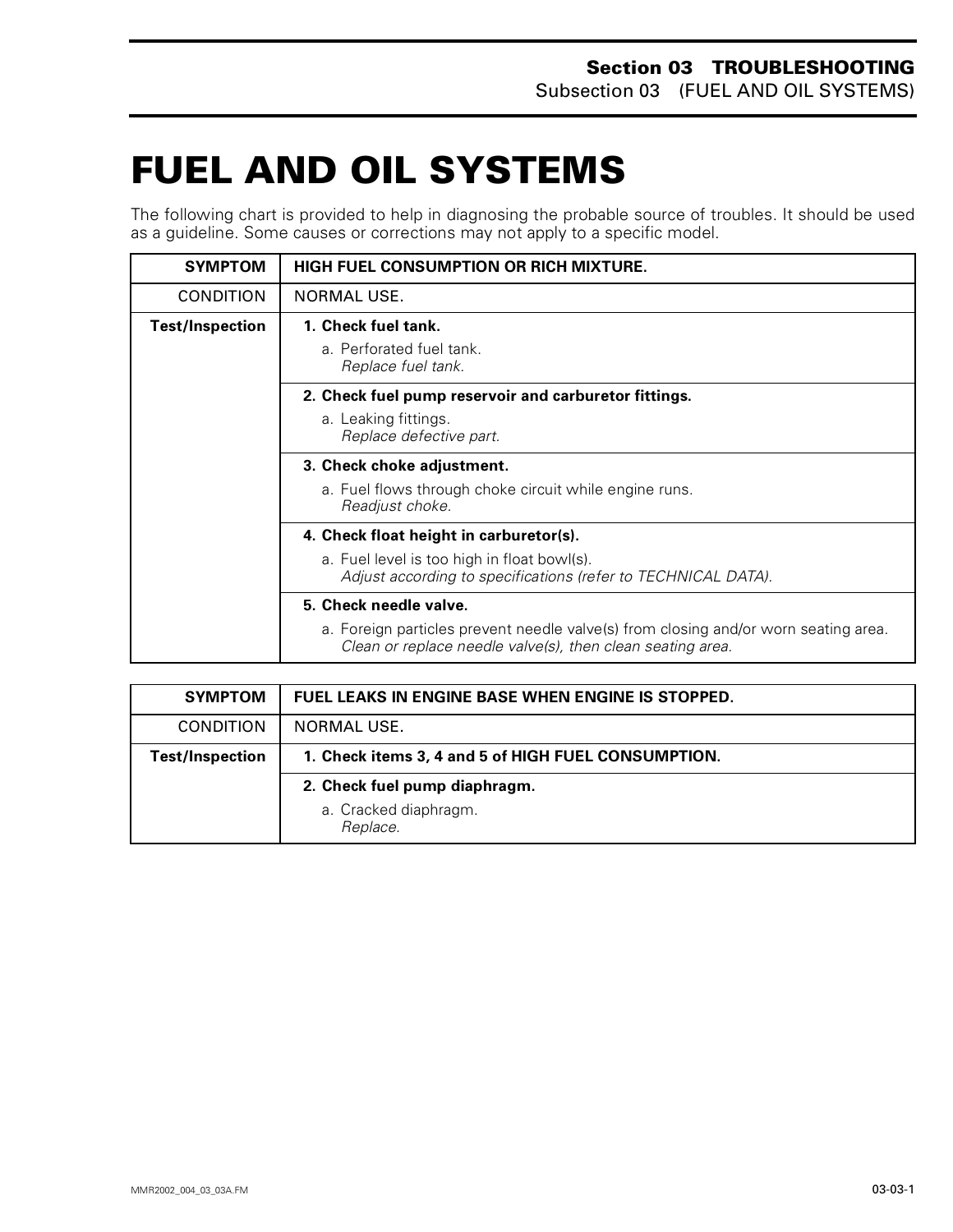Subsection 03 (FUEL AND OIL SYSTEMS)

| <b>SYMPTOM</b>         | <b>ENGINE LACKS POWER OR STALLS AT HIGH RPM.</b>    |
|------------------------|-----------------------------------------------------|
| <b>CONDITION</b>       | <b>NORMAL USE.</b>                                  |
| <b>Test/Inspection</b> | 1. Check fuel tank vent hose.                       |
|                        | a. Kinked or clogged hose.<br>Relocate or replace.  |
|                        | 2. Check fuel filter.                               |
|                        | a. Clogged filter.<br>Replace.                      |
|                        | 3. Check fuel lines.                                |
|                        | a. Kinked or clogged lines.<br>Relocate or replace. |
|                        | 4. Check fuel pump flow.                            |
|                        | a. Dried diaphragm.<br>Replace.                     |
|                        | 5. Check if carburetor(s) is (are) clean.           |
|                        | a. Varnish.<br>Clean.                               |

| <b>SYMPTOM</b>         | HIGH INJECTION OIL CONSUMPTION.                                                               |
|------------------------|-----------------------------------------------------------------------------------------------|
| <b>CONDITION</b>       | NORMAL USE.                                                                                   |
| <b>Test/Inspection</b> | 1. Check oil injection pump adjustment.                                                       |
|                        | a. Oil injection pump adjusted too rich.<br>Adjust.                                           |
|                        | 2. Check injection pump identification.                                                       |
|                        | a. Wrong pump installed.<br>Replace with the appropriate pump. Refer to OIL INJECTION SYSTEM. |
|                        | 3. Check injection oil lines and their fitting.                                               |
|                        | a. Leaking lines and/or cover.<br>Replace defective part(s).                                  |
|                        | 4. Check injection pump cover gasket.                                                         |
|                        | a. Worn gasket.<br>Replace.                                                                   |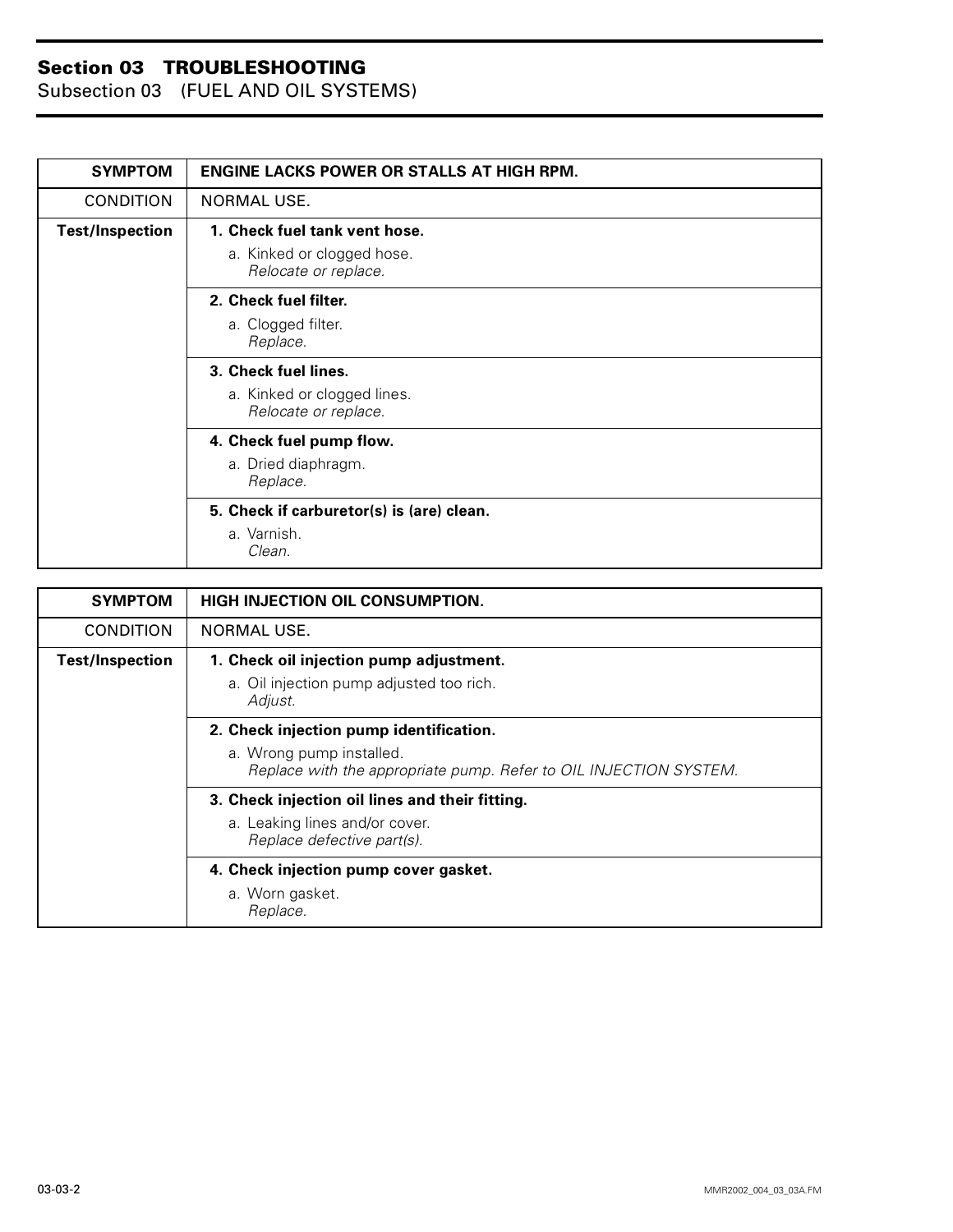Subsection 03 (FUEL AND OIL SYSTEMS)

| <b>SYMPTOM</b>         | <b>ENGINE RUNS OUT OF FUEL (or lean mixture).</b>                                                                         |
|------------------------|---------------------------------------------------------------------------------------------------------------------------|
| <b>CONDITION</b>       | NORMAL USE.                                                                                                               |
| <b>Test/Inspection</b> | 1. Check fuel filter ball located in fuel tank. Ball must move freely.                                                    |
|                        | a. Corrosion due to oxidation at installation.<br>Replace fuel filter.                                                    |
|                        | 2. Check if lines are perforated or kinked and make sure they do not leak at fittings.                                    |
|                        | a. Lines are too big for their fittings or are improperly routed.<br>Replace or properly relocate lines.                  |
|                        | 3. Check fuel pump outlet flow.                                                                                           |
|                        | a. Dirt clogging fuel pump lines or torn membrane.<br>Clean or replace fuel pump.                                         |
|                        | 4. Check carburetor needle valve(s).                                                                                      |
|                        | a. Dirt (varnish, foreign particle) clogging fuel line inlets.<br>Clean.                                                  |
|                        | 5. Check main jet.                                                                                                        |
|                        | a. Dirt (varnish, foreign particle) accumulation at main jet.<br>Clean.                                                   |
|                        | 6. Check float height in carburetor bowl(s).                                                                              |
|                        | a. Running out of fuel at high speed because float height is too low.<br>Adjust float height according to specifications. |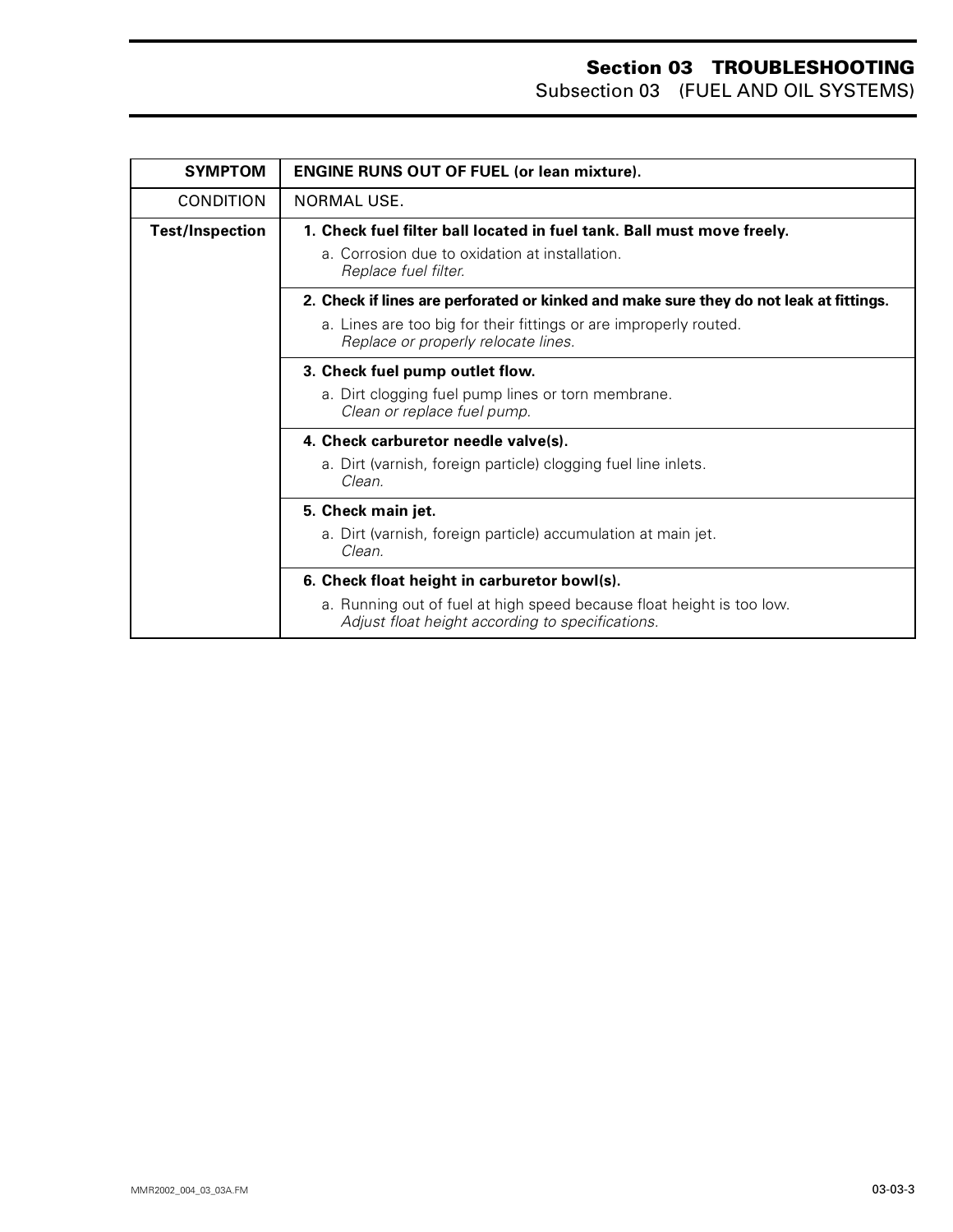# <span id="page-15-0"></span>**TRANSMISSION AND BRAKE SYSTEMS0**

The following charts are provided to help in diagnosing the probable source of troubles. It should be used as a guideline. Some causes or corrections may not apply to a specific model.

## <span id="page-15-1"></span>**TRANSMISSION**

| <b>SYMPTOM</b>         | THE SNOWMOBILE ACCELERATES SLOWLY, ESPECIALLY WHEN IT IS STOPPED.                                                                                                                                                                                  |
|------------------------|----------------------------------------------------------------------------------------------------------------------------------------------------------------------------------------------------------------------------------------------------|
| <b>CONDITION</b>       | NORMAL USE.                                                                                                                                                                                                                                        |
| <b>Test/Inspection</b> | 1. Check drive belt condition.                                                                                                                                                                                                                     |
|                        | a. Belt is too narrow (drive belt engagement is higher in drive pulley).<br>Replace belt if width is less than specified in DRIVE BELT.                                                                                                            |
|                        | 2. Check distance between pulleys and/or drive belt deflection.                                                                                                                                                                                    |
|                        | a. Distance is too small between pulleys or deflection is too high<br>(drive belt engagement is higher in drive pulley).<br>Adjust distance between pulleys and/or drive belt deflection according<br>to specifications (refer to TECHNICAL DATA). |
|                        | 3. Check driven pulley sliding half play.                                                                                                                                                                                                          |
|                        | a. Jammed sliding half.<br>Replace.                                                                                                                                                                                                                |
|                        | 4. Check spring tension of driven pulley sliding half.                                                                                                                                                                                             |
|                        | a. Sliding half rotation is accelerated when spring tension is too weak.<br>Adjust according to specifications (refer to TECHNICAL DATA).                                                                                                          |
|                        | 5. Refer to VIBRATIONS ORIGINATING FROM DRIVEN PULLEY and check items<br>listed.                                                                                                                                                                   |
|                        | 6. Check drive pulley spring tension.                                                                                                                                                                                                              |
|                        | a. Spring tension is too weak.<br>Replace.                                                                                                                                                                                                         |

| <b>SYMPTOM</b>         | <b>ENGINE MAXIMUM RPM IS TOO HIGH AND TOP SPEED IS NOT REACHED.</b>                                      |
|------------------------|----------------------------------------------------------------------------------------------------------|
| <b>CONDITION</b>       | NORMAL USE.                                                                                              |
| <b>Test/Inspection</b> | 1. Check items 1, 2 and 3 of THE SNOWMOBILE ACCELERATES SLOWLY,<br><b>ESPECIALLY WHEN IT IS STOPPED.</b> |
|                        | 2. Check driven pulley spring tension.                                                                   |
|                        | a. Spring tension is too stiff.<br>Adjust according to specifications (refer to TECHNICAL DATA).         |
|                        | 3. Check position of the calibration screws (TRA drive pulley).                                          |
|                        | a. Selected numbers are too high.<br>Adjust according to specifications (refer to TECHNICAL DATA).       |
|                        | 4. Refer to VIBRATIONS ORIGINATING FROM DRIVEN PULLEY and check items<br>listed.                         |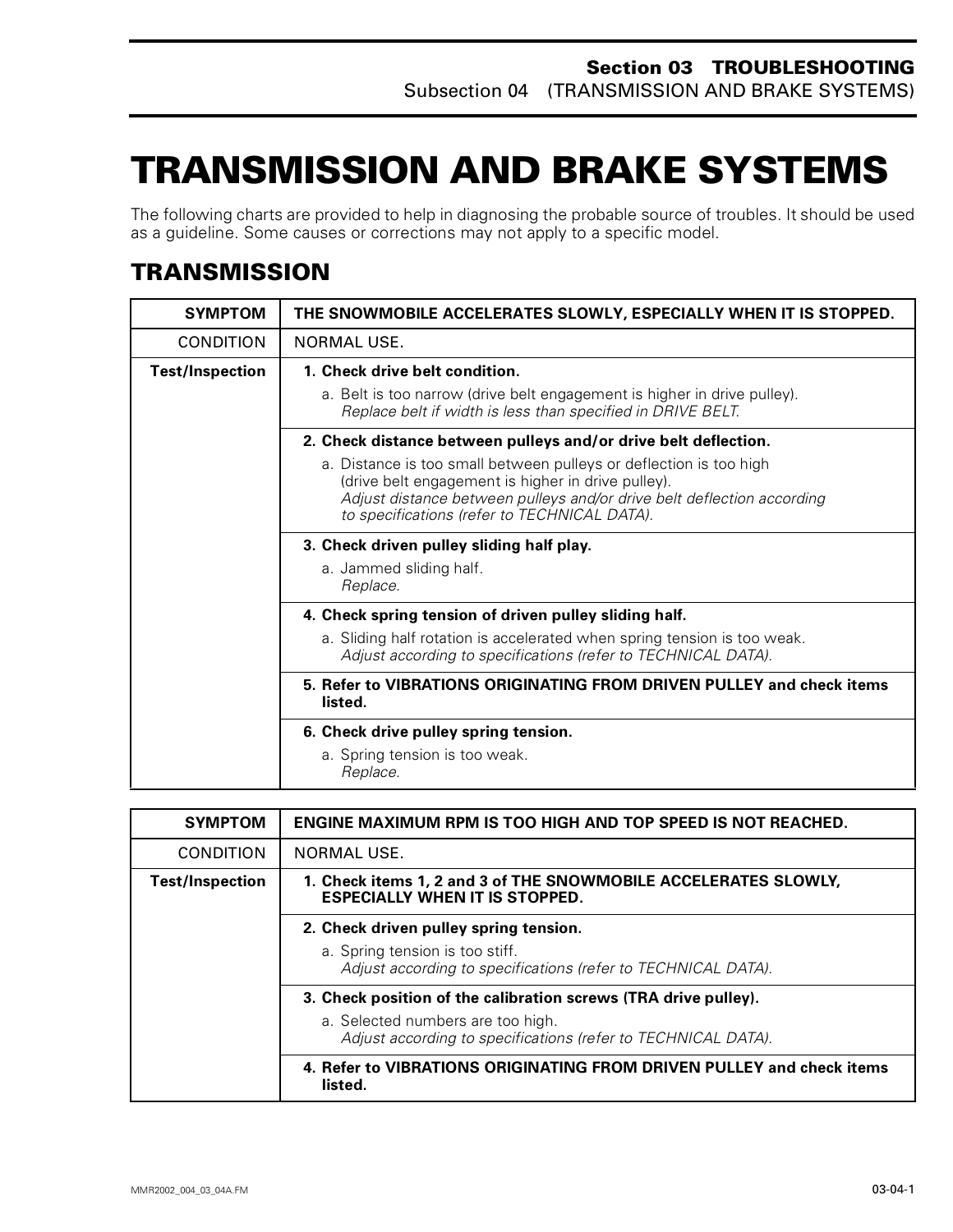| <b>SYMPTOM</b>         | LOOSENESS IS FELT IN DRIVE SYSTEM WHEN ACCELERATING/DECELERATING. |
|------------------------|-------------------------------------------------------------------|
| <b>CONDITION</b>       | <b>NORMAL USE.</b>                                                |
| <b>Test/Inspection</b> | 1. Check drive chain tension.<br>a. Drive chain is too loose.     |
|                        | Adjust.                                                           |
|                        | 2. Check radial play of driven pulley.                            |
|                        | a. Worn key, keyway or splines.<br>Replace.                       |

| <b>SYMPTOM</b>         | <b>VIBRATIONS ORIGINATING FROM DRIVE PULLEY.</b>                                                                           |
|------------------------|----------------------------------------------------------------------------------------------------------------------------|
| <b>CONDITION</b>       | NORMAL USE.                                                                                                                |
| <b>Test/Inspection</b> | 1. Check drive belt.                                                                                                       |
|                        | a. Belt width is uneven at many places.<br>Replace.                                                                        |
|                        | 2. Check tightening torque of drive pulley screw.                                                                          |
|                        | a. Moving governor cup.<br>Retighten screw.                                                                                |
|                        | 3. Spring cover screws.                                                                                                    |
|                        | a. Spring cover moves and restrains sliding half movement.<br>Retighten screws.                                            |
|                        | 4. Check spring cover (TRA type) and/or outer half bushings.                                                               |
|                        | a. Excessive gap between bushings and inner half shaft, thus restraining sliding half<br>movements.<br>Replace bushing(s). |
|                        | 5. Check sliding half slider shoes.                                                                                        |
|                        | a. Worn slider shoes.<br>Replace.                                                                                          |

| <b>SYMPTOM</b>         | <b>VIBRATIONS ORIGINATING FROM DRIVEN PULLEY.</b>               |
|------------------------|-----------------------------------------------------------------|
| <b>CONDITION</b>       | NORMAL USE.                                                     |
| <b>Test/Inspection</b> | 1. Check sliding half play.                                     |
|                        | a. Sliding half runout.<br>Replace sliding half bushing.        |
|                        | 2. Check sliding half and fixed half straightness.              |
|                        | a. Sliding half/fixed half runout.<br>Replace.                  |
|                        | 3. Check cam slider shoes.                                      |
|                        | a. One or two slider shoes out of three are broken.<br>Replace. |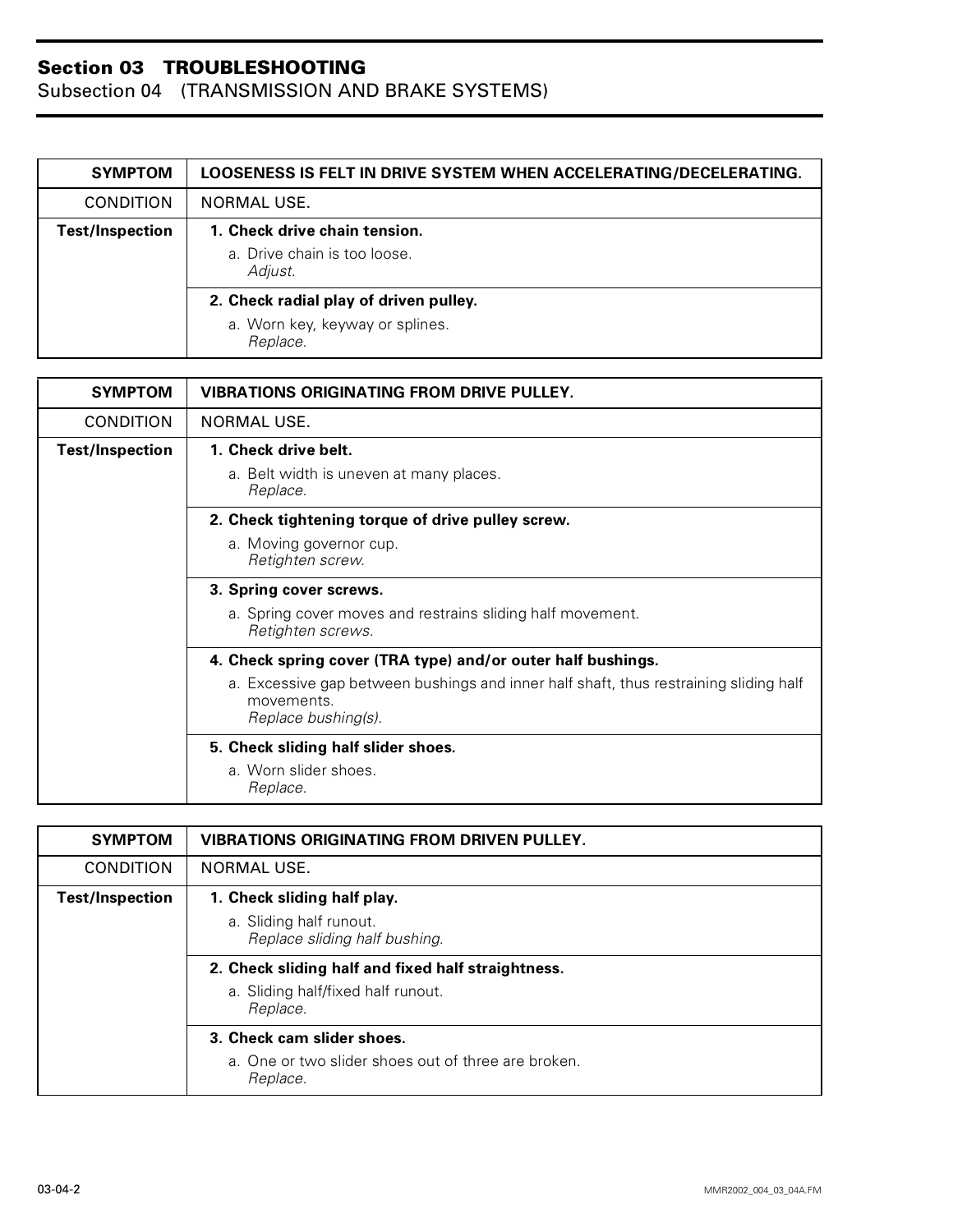| <b>SYMPTOM</b>         | PULLEYS DO NOT DOWN SHIFT PROPERLY.                                                             |
|------------------------|-------------------------------------------------------------------------------------------------|
| <b>CONDITION</b>       | NORMAL USE.                                                                                     |
| <b>Test/Inspection</b> | 1. Check driven pulley spring tension.                                                          |
|                        | a. Spring tension is too weak.<br>Adjust according to specifications (refer to TECHNICAL DATA). |
|                        | 2. Refer to VIBRATIONS COMING FROM DRIVEN PULLEY and check items listed.                        |
|                        | 3. Check drive pulley bushings (cleanliness, wear, etc.).                                       |
|                        | a. Bushings stick to fixed half pulley shaft.<br>Clean or replace.                              |
|                        | 4. Check driven pulley spring tension.                                                          |
|                        | a. Spring tension is too weak.<br>Replace.                                                      |

| <b>SYMPTOM</b>         | UNEVEN BELT WEAR ON ONE SIDE ONLY.                                       |
|------------------------|--------------------------------------------------------------------------|
| <b>CONDITION</b>       | NORMAL USE.                                                              |
| <b>Test/Inspection</b> | 1. Check tightening torque of engine mount bolts.                        |
|                        | a. Loose engine mount.<br>Tighten engine mount nuts/bolts equally.       |
|                        | 2. Check pulley alignment.                                               |
|                        | a. Pulley misalignment.<br>Align pulleys.                                |
|                        | 3. Check drive belt contact area on pulleys.                             |
|                        | a. Rough or scratched pulley surfaces.<br>Repair or replace pulley half. |
|                        | 4. Check driven pulley sliding half play.                                |
| A00D09Y                | a. Driven pulley bushing worn.<br>Replace bushing.                       |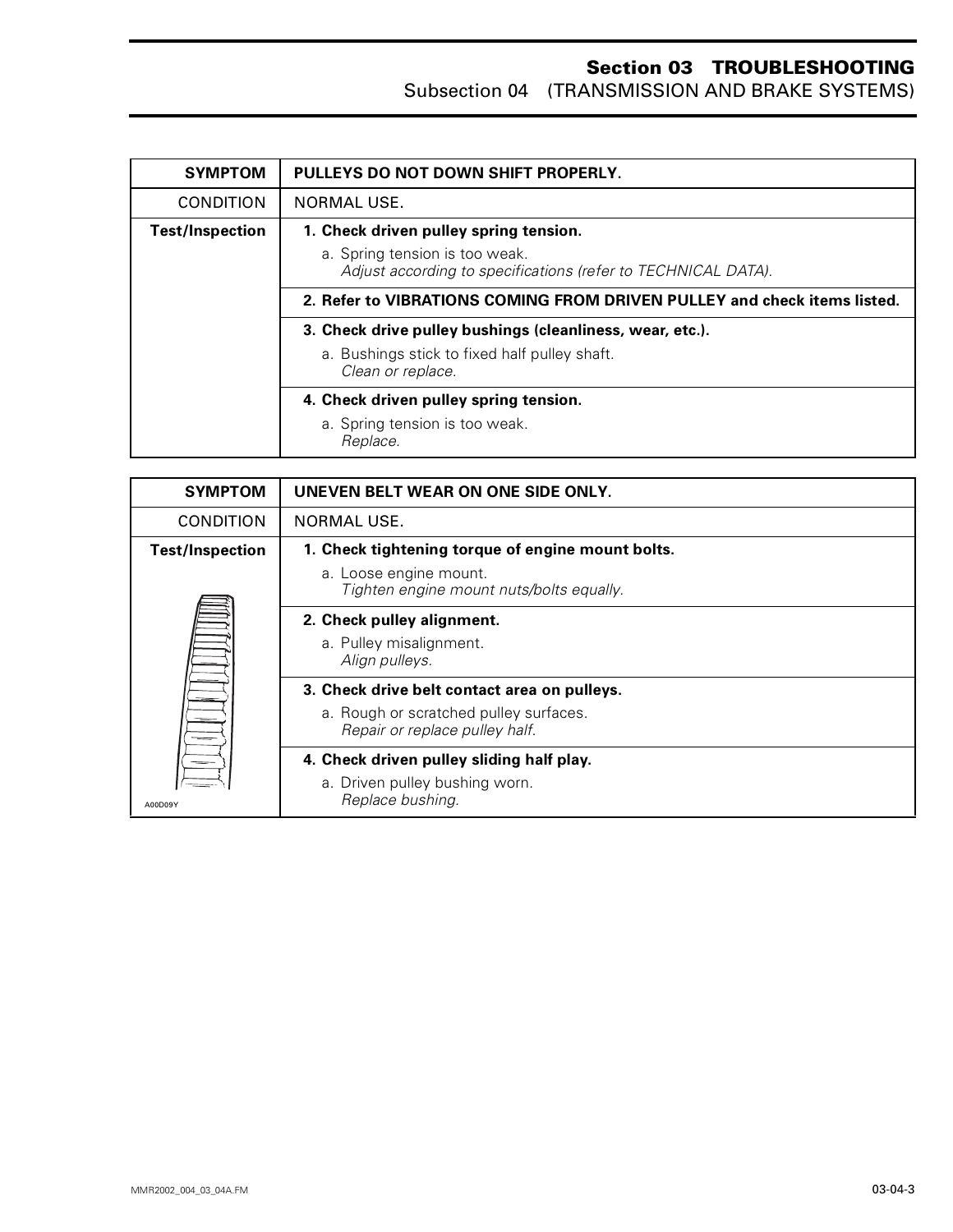| <b>SYMPTOM</b>         | <b>BELT GLAZED EXCESSIVELY OR HAVING BAKED APPEARANCE.</b>                    |
|------------------------|-------------------------------------------------------------------------------|
| <b>CONDITION</b>       | NORMAL USE.                                                                   |
| <b>Test/Inspection</b> | 1. Check if drive pulley bushings are worn.                                   |
|                        | a. Insufficient pressure on belt sides.<br>Replace bushing.                   |
|                        | 2. Check condition of drive pulley fixed half shaft.                          |
|                        | a. Rusted drive or driven pulley shafts.<br>Clean shaft with fine steel wool. |
|                        | 3. Check if pulley halves are clean.                                          |
|                        | a. Oil on pulley surfaces.<br>Clean pulley halves.                            |
|                        | 4. Check pulley calibration.                                                  |
| A00D0AY                | a. Improper pulley calibration.<br>Calibrate according to specifications.     |

| <b>SYMPTOM</b>              | BELT WORN EXCESSIVELY IN TOP WIDTH.                                                                                      |
|-----------------------------|--------------------------------------------------------------------------------------------------------------------------|
| <b>CONDITION</b>            | NORMAL USE.                                                                                                              |
| <b>Test/Inspection</b>      | 1. Check drive pulley.                                                                                                   |
| Considerable<br>use         | a. Excessive slippage due to irregular outward actuation movement of drive pulley.<br>Carry out drive pulley inspection. |
| ባለ አመል የሚሰራ የ <u>ተ</u>      | 2. Check drive belt identification number.                                                                               |
| ഢ്സോറലമംഗ<br>动物的形成动物        | a. Improper belt angle. (wrong type of belt).<br>Replace belt with an appropriate drive belt.                            |
| <b>KINDOMANASA SELDALAR</b> | 3. Check drive belt width.                                                                                               |
| New belt<br>A00D0BY         | a. Considerable use.<br>Replace belt if width is less than specified specified in DRIVE BELT.                            |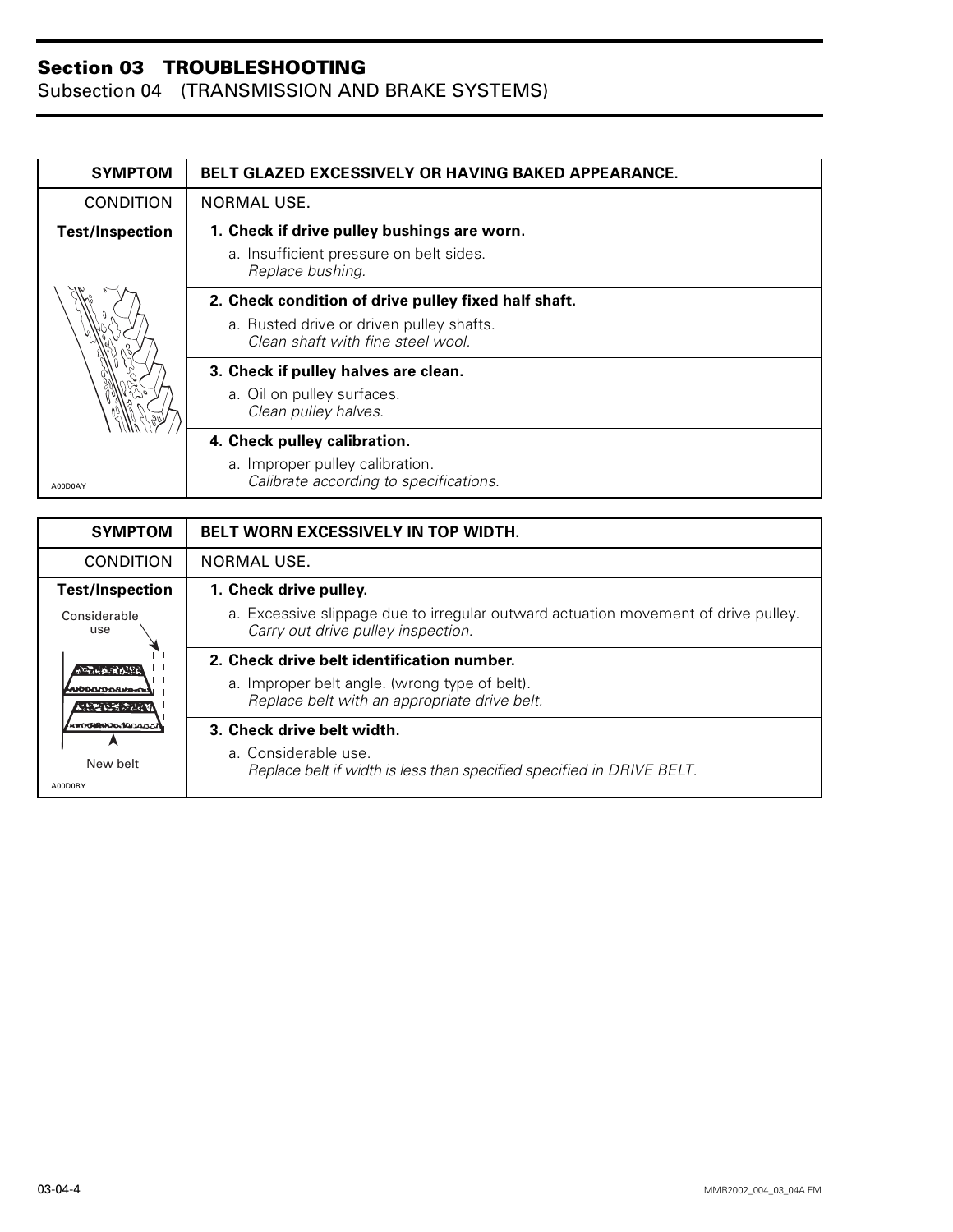| <b>SYMPTOM</b>         | <b>BELT WORN NARROW IN ONE SECTION.</b>                                                             |
|------------------------|-----------------------------------------------------------------------------------------------------|
| <b>CONDITION</b>       | NORMAL USE.                                                                                         |
| <b>Test/Inspection</b> | 1. Check if parking brake is released.                                                              |
|                        | a. Parking brake is engaged.<br>Release parking brake.                                              |
|                        | 2. Check track tension/alignment.                                                                   |
|                        | a. Frozen or too tight track.                                                                       |
|                        | Liberate track from ice or check track tension and alignment.                                       |
|                        | 3. Check drive pulley.                                                                              |
|                        | a. Drive pulley not functioning properly.<br>Repair or replace drive pulley.                        |
|                        | 4. Check idle speed.                                                                                |
|                        | a. Engine idle speed too high.<br>Adjust according to specifications.                               |
|                        | 5. Check drive belt length.                                                                         |
|                        | a. Incorrect belt length.<br>Replace belt with an appropriate drive belt (refer to TECHNICAL DATA). |
|                        | 6. Check distance between pulleys.                                                                  |
|                        | a. Incorrect pulley distance.<br>Readjust according to specifications.                              |
|                        | 7. Check belt deflection.                                                                           |
|                        | a. Deflection is too small.                                                                         |
| A00D0CY                | Adjust according to specifications.                                                                 |

| <b>SYMPTOM</b>         | <b>BELT SIDES WORN CONCAVE.</b>                                                                        |
|------------------------|--------------------------------------------------------------------------------------------------------|
| <b>CONDITION</b>       | NORMAL USE.                                                                                            |
| <b>Test/Inspection</b> | 1. Check pulley half surfaces.                                                                         |
|                        | a. Rough or scratched pulley half surfaces.<br>Repair or replace.                                      |
|                        | 2. Check drive belt identification number.                                                             |
| A00D0DY                | a. Unspecified type of belt.<br>Replace belt with an appropriate drive belt (refer to TECHNICAL DATA). |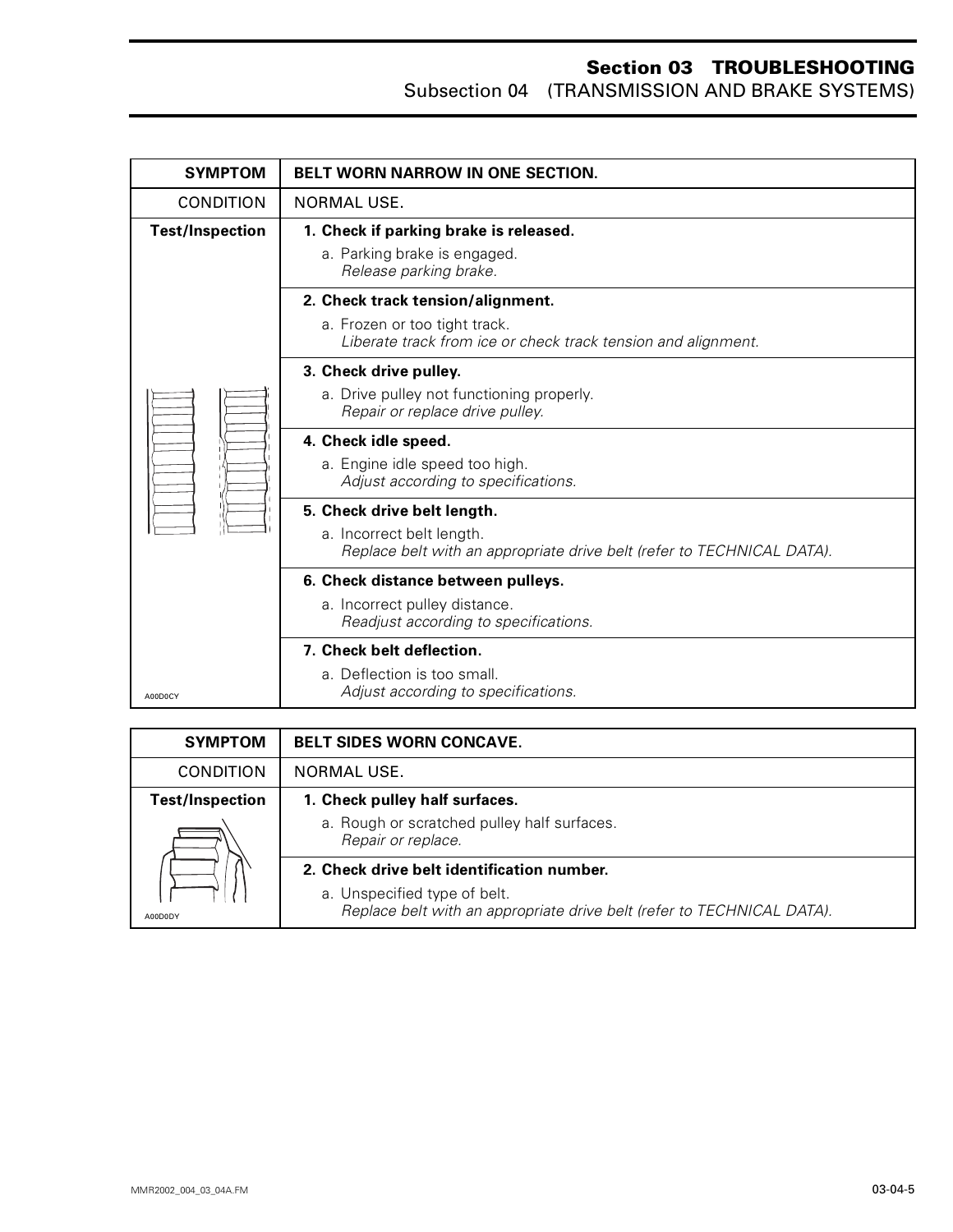| <b>SYMPTOM</b>         | <b>BELT DISINTEGRATION.</b>                                                                                                                    |
|------------------------|------------------------------------------------------------------------------------------------------------------------------------------------|
| <b>CONDITION</b>       | NORMAL USE.                                                                                                                                    |
| <b>Test/Inspection</b> | 1. Check drive belt identification number.                                                                                                     |
| A00DOEY                | a. Excessive belt speed.<br>Using unspecified type of belt. Replace belt with proper type of belt<br>(refer to TECHNICAL DATA).                |
|                        | 2. Check if pulley halves are clean.                                                                                                           |
|                        | a. Oil on pulley surfaces.<br>Clean pulley surfaces with fine emery cloth and wipe clean using Parts Cleaner<br>(P/N 413 711 809) and a cloth. |

| <b>SYMPTOM</b>         | <b>BELT EDGE CORD BREAKAGE.</b>                                                                |
|------------------------|------------------------------------------------------------------------------------------------|
| <b>CONDITION</b>       | NORMAL USE.                                                                                    |
| <b>Test/Inspection</b> | 1. Check pulley alignment.                                                                     |
| $\frac{1}{2}$          | a. Pulley misalignment.<br>Align pulley according to specifications (refer to TECHNICAL DATA). |
| A00DOFY                |                                                                                                |

| <b>SYMPTOM</b>         | <b>FLEX CRACKS BETWEEN COGS.</b>                   |
|------------------------|----------------------------------------------------|
| <b>CONDITION</b>       | NORMAL USE.                                        |
| <b>Test/Inspection</b> | 1. Check drive belt condition.                     |
| A00D0GY                | a. Considerable use, belt wearing out.<br>Replace. |

| <b>SYMPTOM</b>         | <b>SHEARED COGS, COMPRESSION SECTION FRACTURED OR TORN.</b>                                                                                    |
|------------------------|------------------------------------------------------------------------------------------------------------------------------------------------|
| <b>CONDITION</b>       | NORMAL USE.                                                                                                                                    |
| <b>Test/Inspection</b> | 1. Check drive belt rotational direction.<br>a. Improper belt installation.<br>Replace.                                                        |
|                        | 2. Check if drive belt rubs against components.<br>a. Belt rubbing on stationary object.<br>Relocate components.                               |
| A00D0HY                | 3. Check drive pulley.<br>a. Violent engagement of drive pulley.<br>Check drive pulley engagement speed, drive pulley bushings and components. |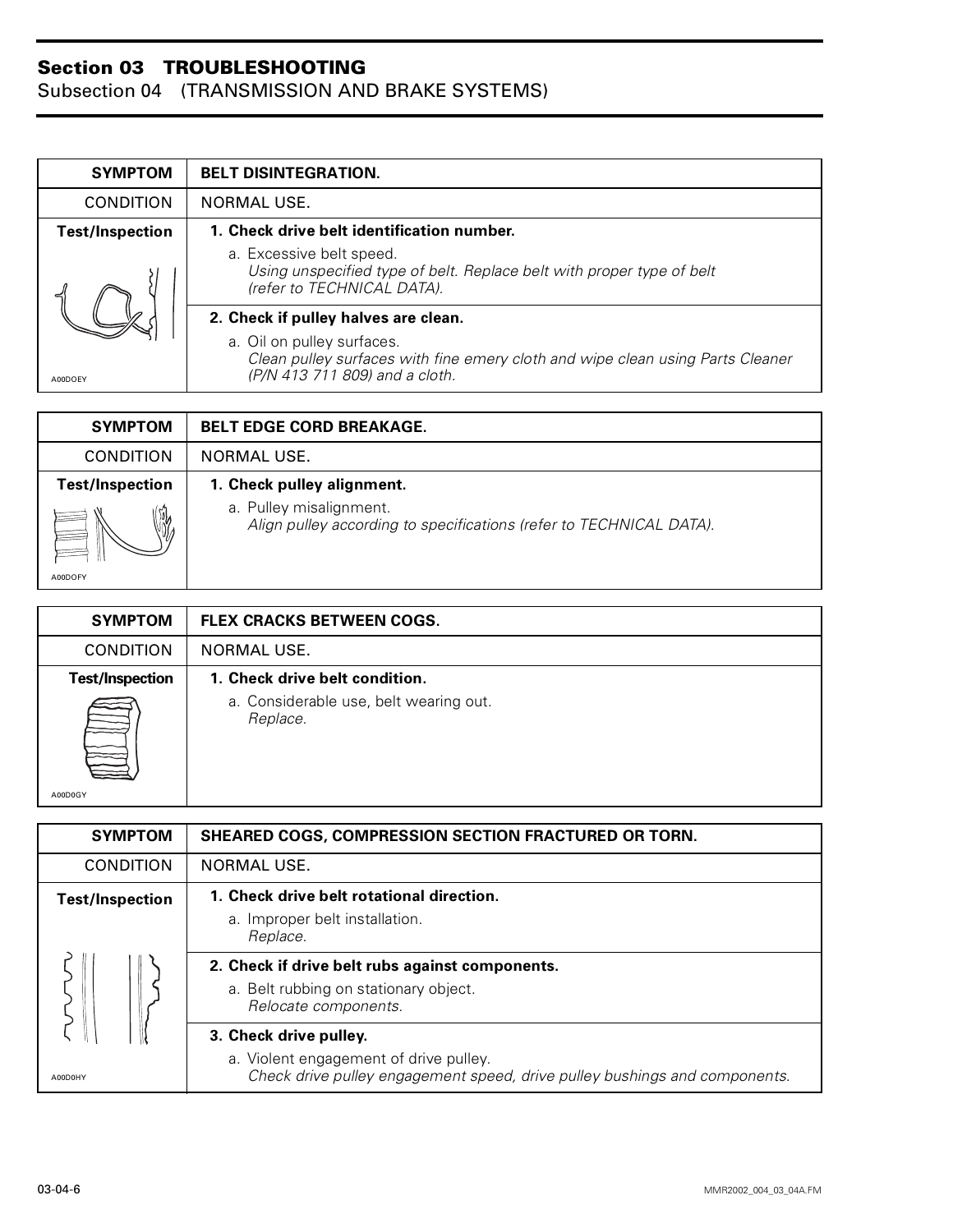| <b>SYMPTOM</b>                                                                                                                                                                                                  | <b>BELT "FLIP-OVER" AT HIGH SPEED.</b>                                                         |
|-----------------------------------------------------------------------------------------------------------------------------------------------------------------------------------------------------------------|------------------------------------------------------------------------------------------------|
| <b>CONDITION</b>                                                                                                                                                                                                | NORMAL USE.                                                                                    |
| <b>Test/Inspection</b>                                                                                                                                                                                          | 1. Check pulley alignment.                                                                     |
| <b>The Contract of the Contract of the Contract of the Contract of the Contract of the Contract of the Contract of the Contract of the Contract of the Contract of the Contract of the Contract of Taxa and</b> | a. Pulley misalignment.<br>Align pulley according to specifications (refer to TECHNICAL DATA). |
|                                                                                                                                                                                                                 | 2. Check drive belt identification number.                                                     |
|                                                                                                                                                                                                                 | a. Using unspecified type of belt.<br>Replace belt with an appropriate drive belt.             |
| A00D0IY                                                                                                                                                                                                         |                                                                                                |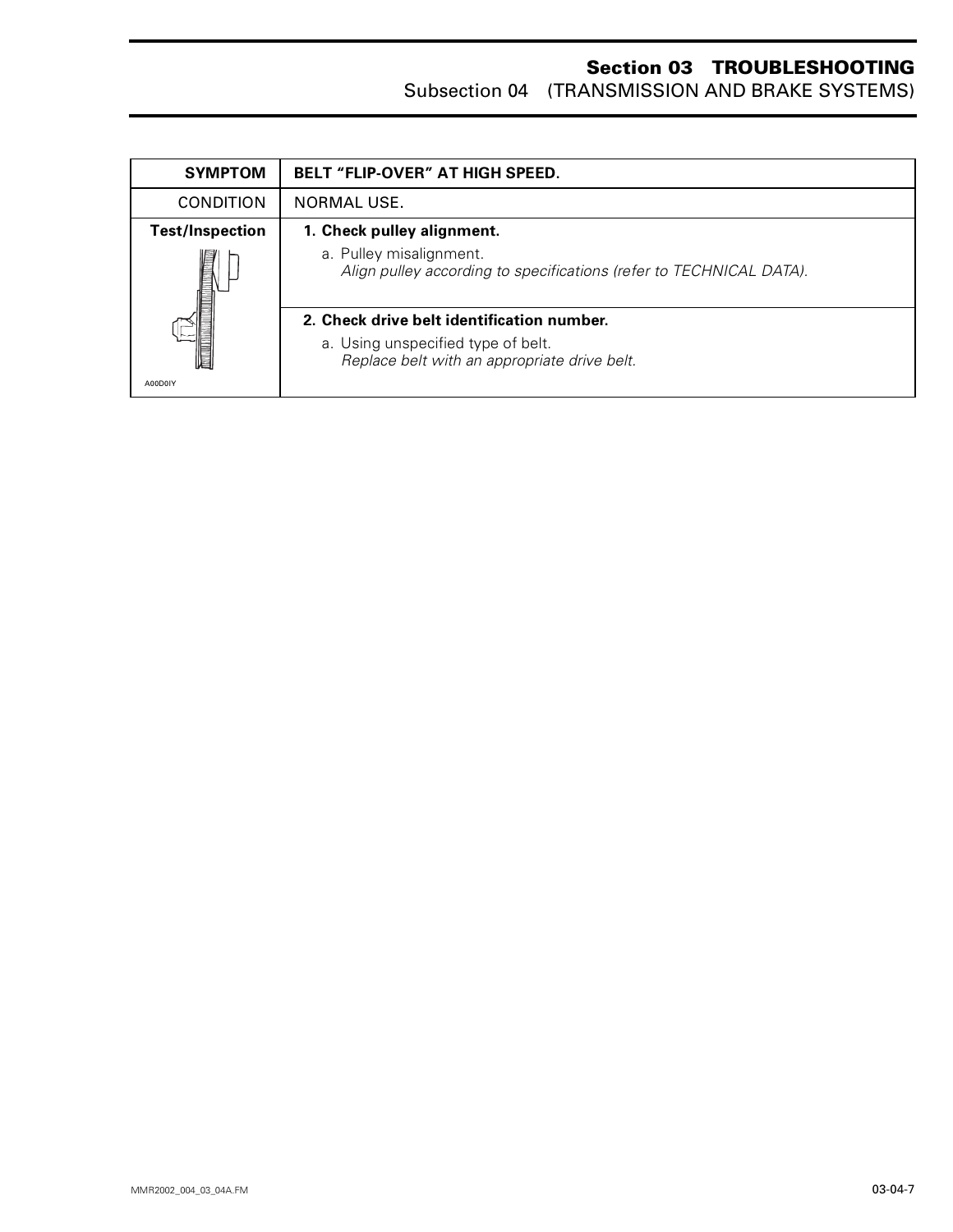Subsection 04 (TRANSMISSION AND BRAKE SYSTEMS)

## <span id="page-22-0"></span>**BRAKE SYSTEM**

## <span id="page-22-1"></span>MECHANICAL BRAKE

| <b>SYMPTOM</b>         | <b>BRAKE DOES NOT ADJUST AUTOMATICALLY.</b>     |
|------------------------|-------------------------------------------------|
| <b>CONDITION</b>       | NORMAL USE.                                     |
| <b>Test/Inspection</b> | 1. Check ratchet wheel spring.                  |
|                        | a. Broken ratchet wheel spring tab.<br>Replace. |
|                        | 2. Check mobile pad stud.                       |
|                        | a. Stud rotates in pad.<br>Replace.             |

| <b>SYMPTOM</b>         | <b>BRAKE HANDLE DOES NOT RETURN COMPLETELY.</b>                                         |
|------------------------|-----------------------------------------------------------------------------------------|
| <b>CONDITION</b>       | NORMAL USE.                                                                             |
| <b>Test/Inspection</b> | 1. Check brake return spring.                                                           |
|                        | a. Broken return spring.<br>Replace.                                                    |
|                        | 2. Check if brake cable moves freely in its housing.                                    |
|                        | a. Brake cable movement is limited due to oxidation or dirt accumulation.<br>Replace.   |
|                        | 3. Check distance between brake lever and caliper.                                      |
|                        | a. Distance is too wide.<br>Adjust according to specifications (refer to TRANSMISSION). |

# <span id="page-22-2"></span>HYDRAULIC BRAKE

| <b>SYMPTOM</b>         | <b>SPONGY BRAKE CONDITION.</b>                                                                                    |
|------------------------|-------------------------------------------------------------------------------------------------------------------|
| <b>CONDITION</b>       | NORMAL USE.                                                                                                       |
| <b>Test/Inspection</b> | 1. Faulty brake fluid.<br>Replace brake fluid and bleed system. If problem still occurs, replace master cylinder. |

| <b>SYMPTOM</b>   | <b>BRAKE FLUID LEAKING.</b>                                                                               |
|------------------|-----------------------------------------------------------------------------------------------------------|
| <b>CONDITION</b> | NORMAL USE.                                                                                               |
| Test/Inspection  | 1. Check for loosen hose connectors.<br>Replace copper washers and retighten.                             |
|                  | 2. Check for damaged hose, master cylinder and caliper.<br>Replace part(s) and check for proper mounting. |

## <span id="page-22-3"></span>MECHANICAL AND HYDRAULIC BRAKES

| <b>SYMPTOM</b>         | <b>BRAKE SYSTEM IS NOISY.</b>                   |
|------------------------|-------------------------------------------------|
| <b>CONDITION</b>       | NORMAL USE.                                     |
| <b>Test/Inspection</b> | 1. Check brake pad thickness.                   |
|                        | a. Pads are worn up to wear warner.<br>Replace. |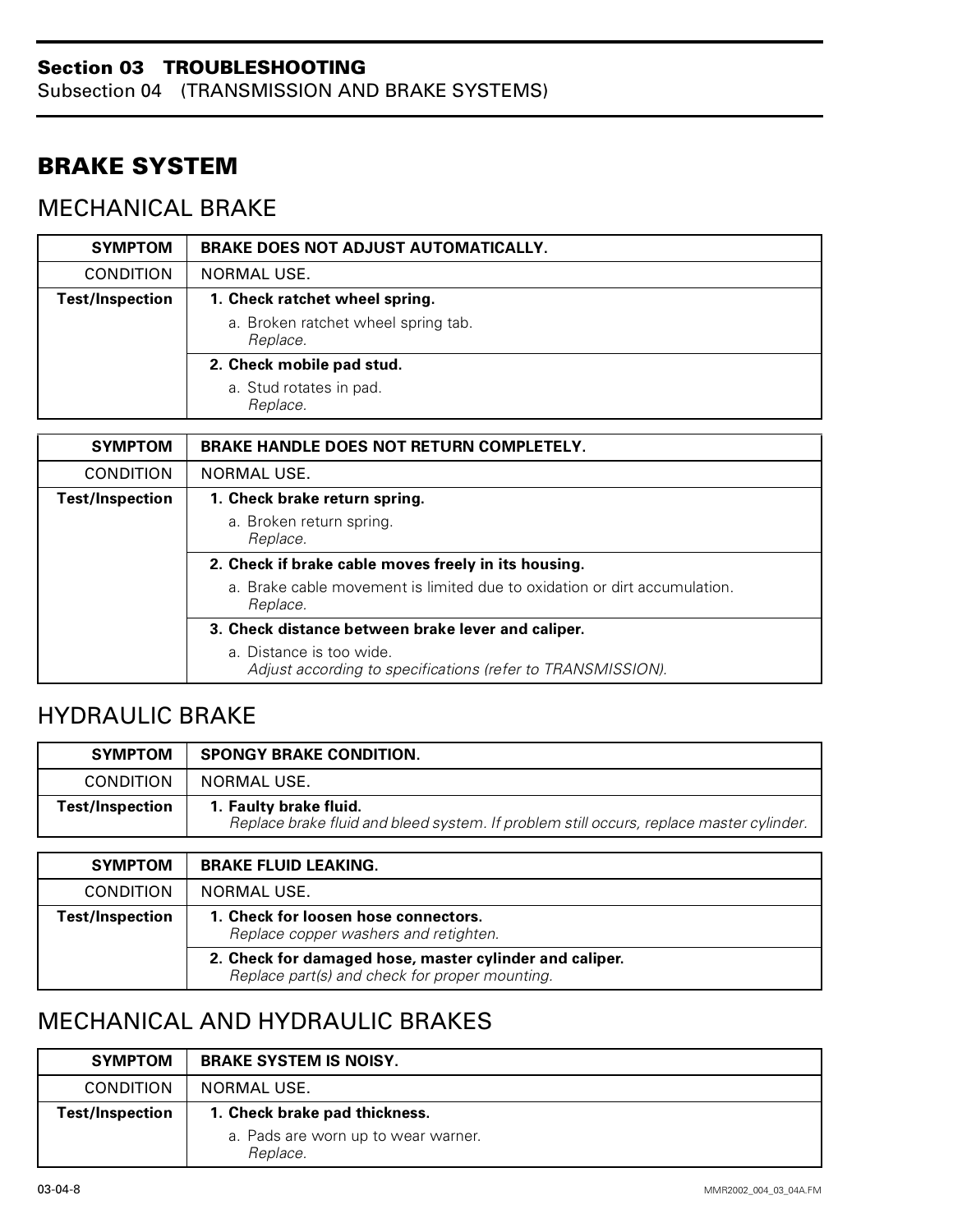# <span id="page-23-0"></span>**ELECTRICAL SYSTEM 0**

The following chart is provided to help in diagnosing the probable source of troubles. It should be used as a guideline. Some causes or corrections may not apply to a specific model.

| <b>SYMPTOM</b>         | <b>STARTER DOES NOT TURN.</b>                                                  |
|------------------------|--------------------------------------------------------------------------------|
| <b>CONDITION</b>       | NORMAL USE.                                                                    |
| <b>Test/Inspection</b> | 1. Check 30 A fuse located near battery.                                       |
|                        | a. Burnt fuse.<br>Check wiring condition and replace 30 A fuse.                |
|                        | 2. Check continuity of starter switch contact points.                          |
|                        | a. Poor contact of starter switch contact points.<br>Repair or replace switch. |
|                        | 3. Check continuity between starter switch and solenoid.                       |
|                        | a. Open circuit between starter switch and solenoid switch.<br>Repair.         |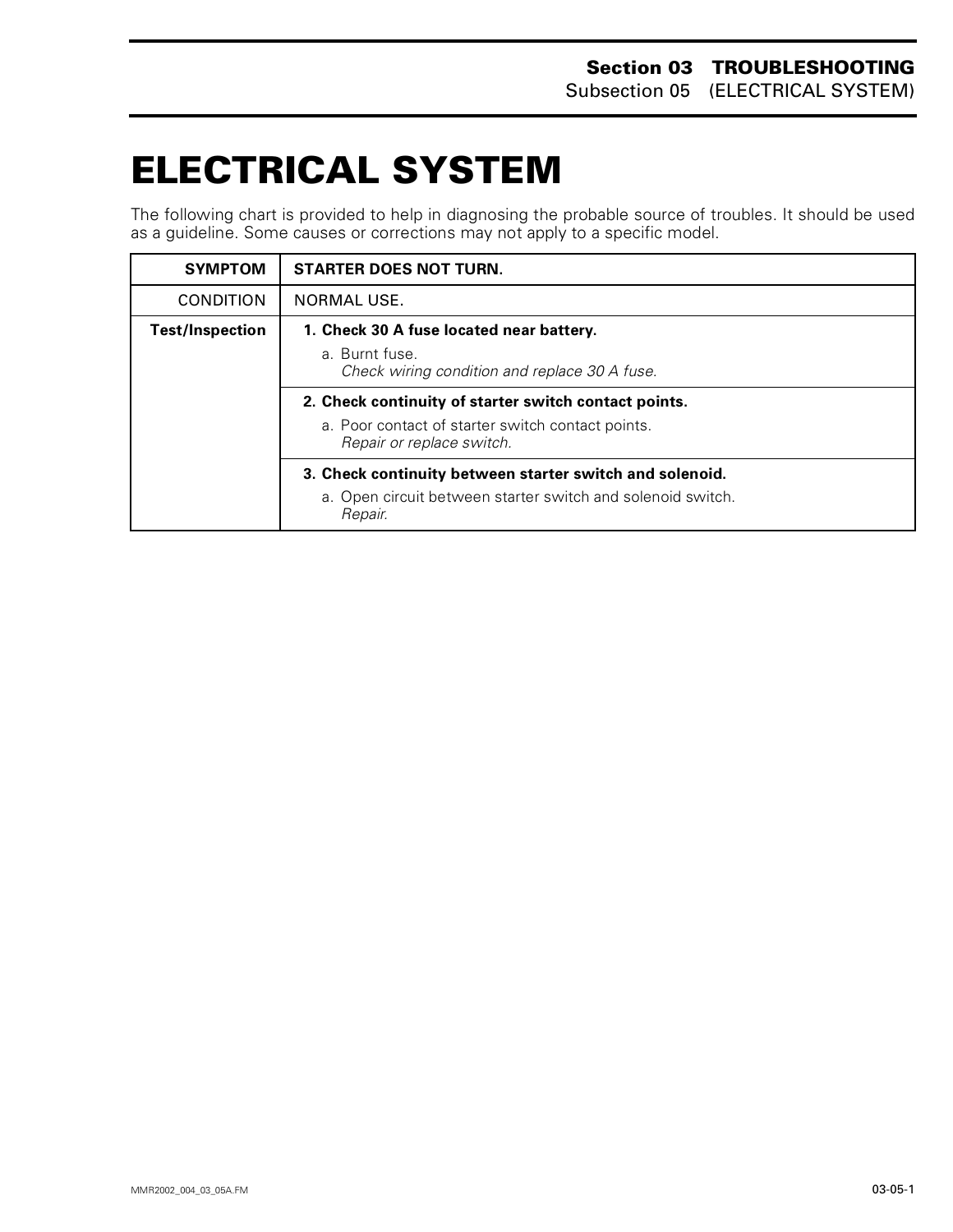| <b>SYMPTOM</b>         | STARTER TURNS; BUT DOES NOT CRANK THE ENGINE.                                                                        |
|------------------------|----------------------------------------------------------------------------------------------------------------------|
| <b>CONDITION</b>       | NORMAL USE.                                                                                                          |
| <b>Test/Inspection</b> | 1. Check engine.<br>a. Engine seized.<br>Rebuild engine.                                                             |
|                        | 2. Check wire connection.                                                                                            |
|                        | a. Inadequate connection (too much resistance).<br>Clean and reconnect.                                              |
|                        | 3. Check battery charge.<br>a. Weak battery.<br>Recharge battery and verify recharge system and wires.               |
|                        | 4. Check battery capacity.<br>a. Shorted battery cell(s).<br>Replace.                                                |
|                        | 5. Check solenoid switch contact disc.                                                                               |
|                        | a. Burnt or poor contact of solenoid switch contact disc.<br>Replace solenoid switch.                                |
|                        | 6. Check continuity of solenoid switch pull-in winding.                                                              |
|                        | a. Open circuit of solenoid switch pull-in winding.<br>Replace solenoid switch.                                      |
|                        | 7. Check continuity of solenoid switch hold-in winding.                                                              |
|                        | a. Open circuit of solenoid switch hold-in winding.<br>Replace solenoid switch.                                      |
|                        | 8. Check brushes.                                                                                                    |
|                        | a. Poor contact of brushes or worn.<br>Replace brushes.                                                              |
|                        | 9. Check commutator.                                                                                                 |
|                        | a. Burnt commutator.<br>Turn commutator on a lathe. Respect outer diameter wear limit.<br>Refer to ELECTRIC STARTER. |
|                        | 10. Check height of commutator mica.                                                                                 |
|                        | a. Commutator mica too high.<br>Undercut mica.                                                                       |
|                        | 11. Check field coil resistance.<br>a. Shorted field coil.<br>Repair or replace yoke.                                |
|                        | 12. Check armature resistance.<br>a. Shorted armature.<br>Repair or replace armature.                                |
|                        | 13. Check tension of brush springs.                                                                                  |
|                        | a. Weak brush spring tension.<br>Replace springs.                                                                    |
|                        | 14. Check yoke assembly magnets.                                                                                     |
|                        | a. Weak magnets.<br>Replace yoke assembly.                                                                           |
|                        | 15. Check if bushings are worn.<br>a. Worn bushings.<br>Replace bushings.                                            |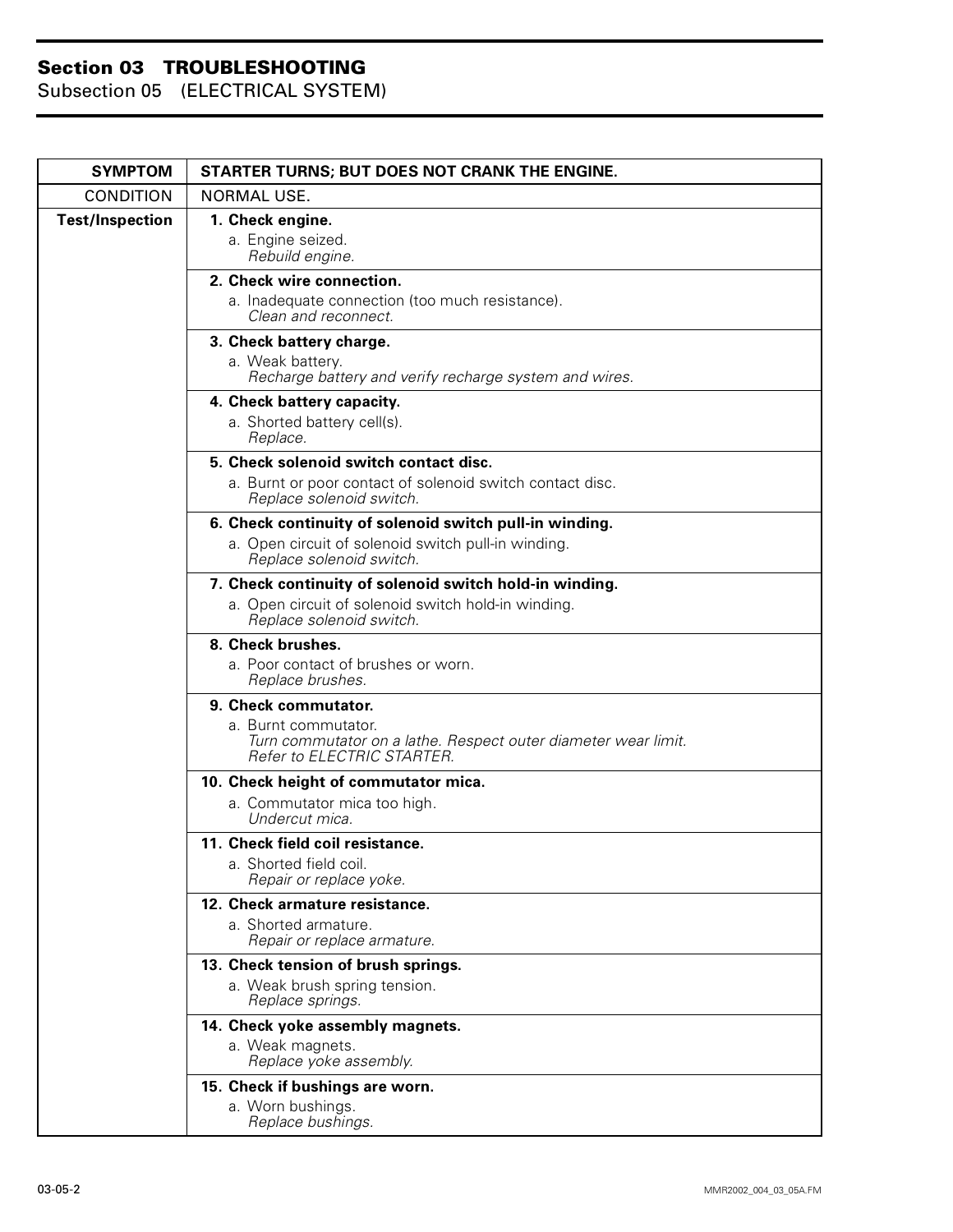| <b>SYMPTOM</b>         | STARTER TURNS, BUT OVERRUNNING CLUTCH PINION DOES NOT MESH WITH<br><b>RING GEAR.</b>                    |
|------------------------|---------------------------------------------------------------------------------------------------------|
| <b>CONDITION</b>       | <b>NORMAL USE.</b>                                                                                      |
| <b>Test/Inspection</b> | 1. Check clutch pinion gear.<br>a. Worn clutch pinion gear.<br>Replace clutch.                          |
|                        | 2. Check clutch.<br>a. Defective clutch.<br>Replace clutch.                                             |
|                        | 3. Check brackets.<br>a. Worn or broken brackets.<br>Replace brackets.                                  |
|                        | 4. Check movement of clutch on splines.<br>a. Poor movement of clutch on splines.<br>Clean and correct. |
|                        | 5. Check clutch bushing.<br>a. Worn clutch bushing.<br>Replace clutch.                                  |
|                        | 6. Check starter bushings.<br>a. Worn starter bushing(s).<br>Replace bushing(s).                        |
|                        | 7. Check ring gear.<br>a. Worn ring gear.<br>Replace ring gear.                                         |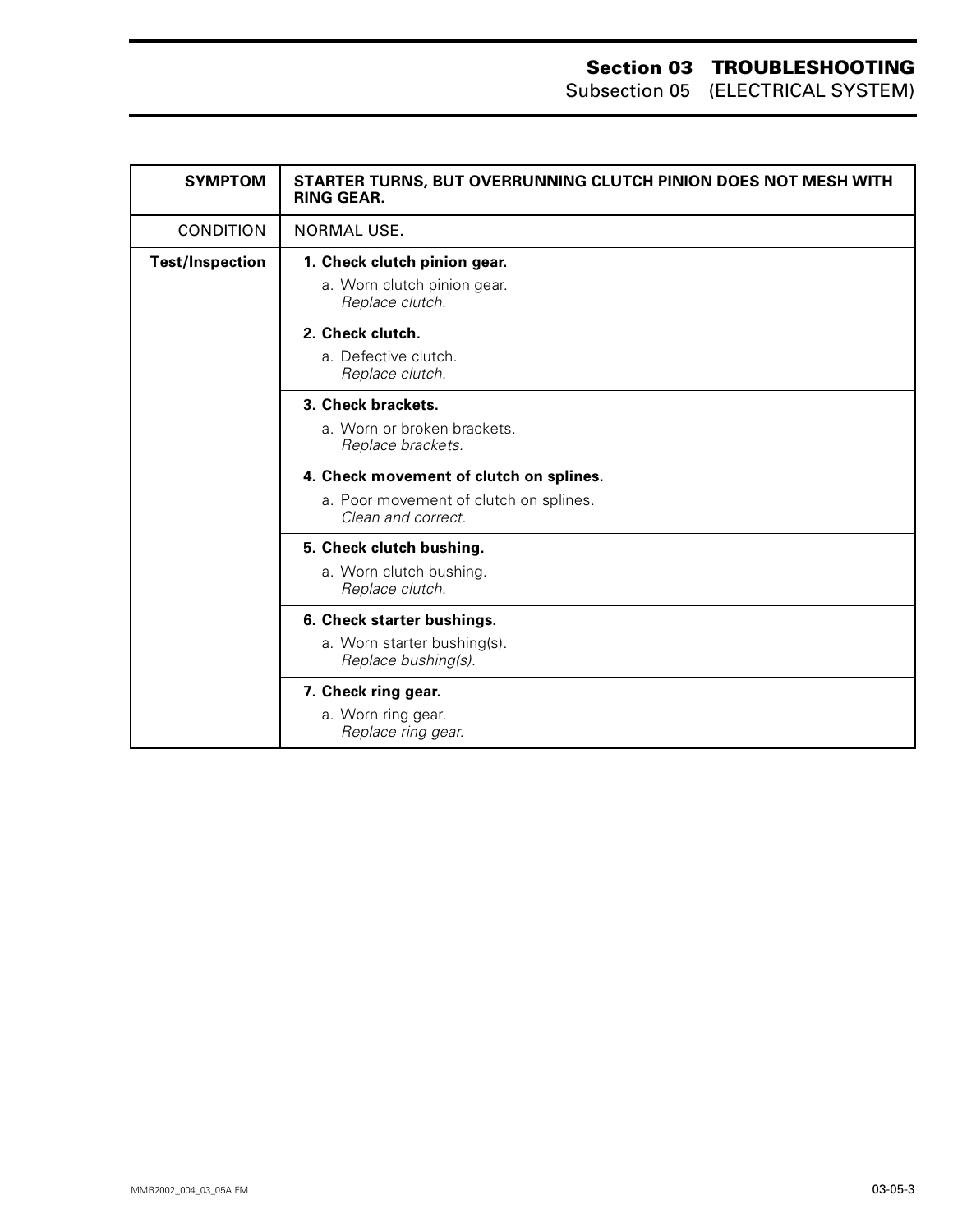| <b>SYMPTOM</b>         | ELECTRIC STARTER KEEPS TURNING WHEN ENGINE IS STARTED.                                                                    |
|------------------------|---------------------------------------------------------------------------------------------------------------------------|
| <b>CONDITION</b>       | NORMAL USE.                                                                                                               |
| <b>Test/Inspection</b> | 1. Check clutch.                                                                                                          |
|                        | a. Jammed clutch pinion gear.<br>Replace or clean.                                                                        |
|                        | 2. Check movement of clutch on splines.                                                                                   |
|                        | a. Clutch is stuck on splines.<br>Clean.                                                                                  |
|                        | 3. Check starter brackets.                                                                                                |
|                        | a. Broken bracket(s).<br>Replace bracket(s).                                                                              |
|                        | 4. Check ignition switch.                                                                                                 |
|                        | a. Ignition switch does not return to its ON position or is short-circuited.<br>Adjust retaining screw or replace switch. |
|                        | 5. Check solenoid.                                                                                                        |
|                        | a. Shorted solenoid switch winding(s).<br>Replace solenoid switch.                                                        |
|                        | 6. Check solenoid switch contacts.                                                                                        |
|                        | a. Melted solenoid switch contacts.<br>Replace solenoid switch.                                                           |
|                        | 7. Check starter switch.                                                                                                  |
|                        | a. Starter switch returns poorly.<br>Replace ignition switch.                                                             |

| <b>SYMPTOM</b>   | <b>NOISE OCCURENCE WHEN STARTING ENGINE.</b>                                                                                                                                                |
|------------------|---------------------------------------------------------------------------------------------------------------------------------------------------------------------------------------------|
| <b>CONDITION</b> | NORMAL USE.                                                                                                                                                                                 |
| Test/Inspection  | 1. Check if ring gear is well-mounted to drive pulley inner half.<br>a. Loose and/or broken bolts.<br>Retighten bolts using thread locker or replace ring gear and drive pulley inner half. |

| <b>SYMPTOM</b>         | <b>REGULATOR BLACK WIRE IS MELTED (harness side).</b>                                                                                        |
|------------------------|----------------------------------------------------------------------------------------------------------------------------------------------|
| <b>CONDITION</b>       | NORMAL USE.                                                                                                                                  |
| <b>Test/Inspection</b> | 1. Check that big ground wire at battery is well connected to chassis.<br>a. Corroded and/or loose connection(s).<br>Clean and/or retighten. |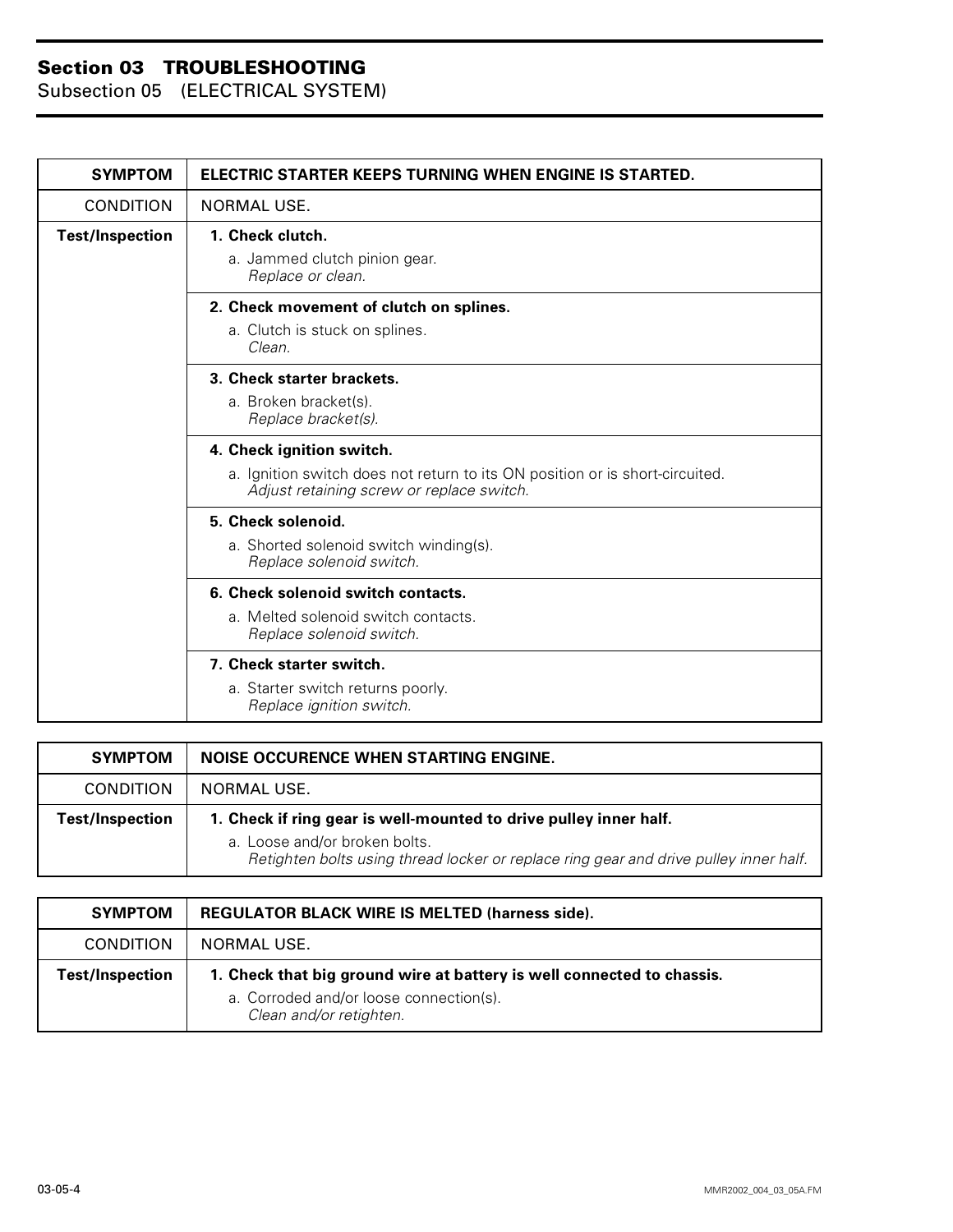| <b>SYMPTOM</b>   | OPTIONAL ELECTRIC STARTER DOES NOT WORK WHEN TURNING IGNITION<br>SWITCH.                                      |
|------------------|---------------------------------------------------------------------------------------------------------------|
| <b>CONDITION</b> | NORMAL USE.                                                                                                   |
| Test/Inspection  | 1. Check connection of BLACK wire (solenoid ground) in 3-wire housing coming<br>from magneto (white housing). |
|                  | a. Corroded and/or loose connection(s).<br>Clean and/or retighten.                                            |

| <b>SYMPTOM</b>         | ELECTRIC STARTER SOMETIMES DOES NOT WORK WHEN TURNING IGNITION<br>SWITCH.                                          |
|------------------------|--------------------------------------------------------------------------------------------------------------------|
| <b>CONDITION</b>       | NORMAL USE.                                                                                                        |
| <b>Test/Inspection</b> | 1. Check battery cables and starter wires.<br>a. Corroded and/or loose connection(s).<br>Clean and/or retighten.   |
|                        | 2. Check fuse.<br>a. Oxidized or burnt fuse.<br>Clean or replace.                                                  |
|                        | 3. Check wiring harness connections.<br>a. Oxidized connections.<br>Clean or replace defective terminals.          |
|                        | 4. Check ignition switch.<br>a. Defective contacts in ignition switch.<br>Replace.                                 |
|                        | 5. Check solenoid of electric starter.<br>a. Shorted solenoid wiring harness or eroded contact washer.<br>Replace. |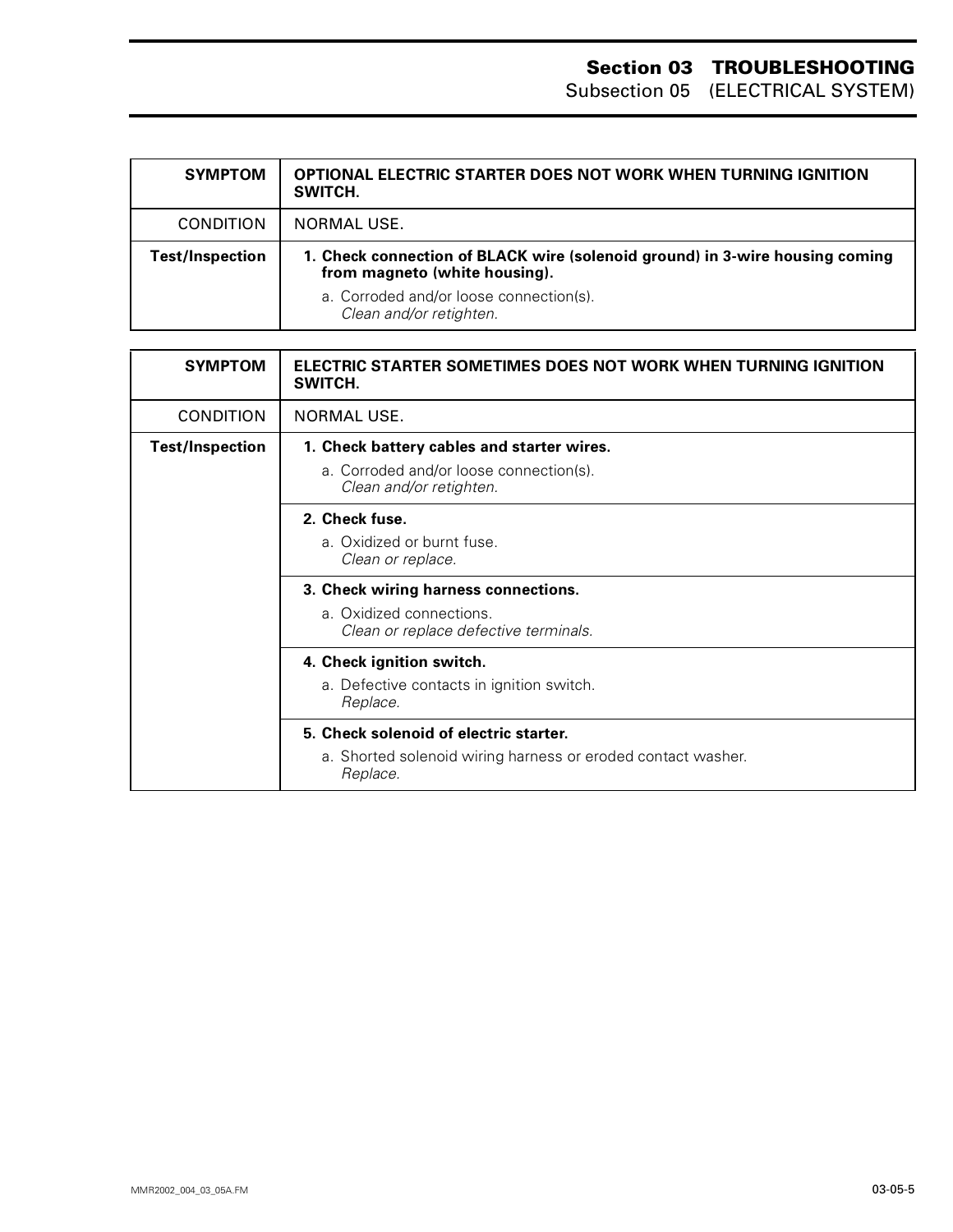| <b>SYMPTOM</b>         | <b>ENGINE DOES NOT START - NO SPARK AT SPARK PLUG.</b>                                                                                                                                                                                                                                           |
|------------------------|--------------------------------------------------------------------------------------------------------------------------------------------------------------------------------------------------------------------------------------------------------------------------------------------------|
| <b>CONDITION</b>       | AT ENGINE CRANKING.                                                                                                                                                                                                                                                                              |
| <b>Test/Inspection</b> | 1. Verify spark plug condition.<br>a. Defective, improperly set, worn-out, fouled.<br>Identify source of problem and correct. Replace spark plugs.                                                                                                                                               |
|                        | 2. Verify spark plug cap resistance with an ohmmeter.<br>a. Defective part.<br>Replace cap.                                                                                                                                                                                                      |
|                        | 3. Verify if problem originated from electrical system wiring harness and/or<br>accessories and/or ignition cut-out switches by unplugging the 3-wire<br>connectors between the magneto/generator and the vehicle wiring harness.<br><b>Check condition of connectors.</b>                       |
|                        | a. Heating, rotating or sharp part in contact with harness. Improper harness routing.<br>Defective switch(es). Corroded connector terminals.<br>Replace or repair damaged wires. Reroute where necessary. Replace defective<br>switch(es). Clean terminals and apply silicone dielectric grease. |
|                        | 4. Verify trigger coil resistance with an ohmmeter and connector condition.                                                                                                                                                                                                                      |
|                        | a. Defective coil. Corroded connector terminals.<br>Replace defective coil. Clean terminals and apply silicone dielectric grease.                                                                                                                                                                |
|                        | 5. Verify condition of ignition coil.                                                                                                                                                                                                                                                            |
|                        | a. Mechanically damaged part. Vibration problem. Electrically damaged part.<br>Tighten mounting screws. Replace ignition coil.                                                                                                                                                                   |
|                        | 6. Verify condition of ignition generator coils.                                                                                                                                                                                                                                                 |
|                        | a. Mechanically damaged part. Vibration problem. Electrically damaged part.<br>Tighten mounting screws. Replace coils.                                                                                                                                                                           |
|                        | 7. Verify MPEM.                                                                                                                                                                                                                                                                                  |
|                        | a. Mechanically damaged part. Vibration problem. Electrically damaged part.<br>Tighten mounting screws. Replace MPEM, retest and verify ignition timing.                                                                                                                                         |

| <b>SYMPTOM</b>         | CDI MODULE DOES NOT WORK.                                           |
|------------------------|---------------------------------------------------------------------|
| <b>CONDITION</b>       | NORMAL USE.                                                         |
| <b>Test/Inspection</b> | 1. Check that high tension coil wires do not touch any metal parts. |
|                        | a. Short circuit.<br>Isolate and reroute wires.                     |

| <b>SYMPTOM</b>         | <b>ENGINE STALLS.</b>             |
|------------------------|-----------------------------------|
| CONDITION              | AT LOW SPEED.                     |
| <b>Test/Inspection</b> | 1. Verify items 4, 5 and 6 above. |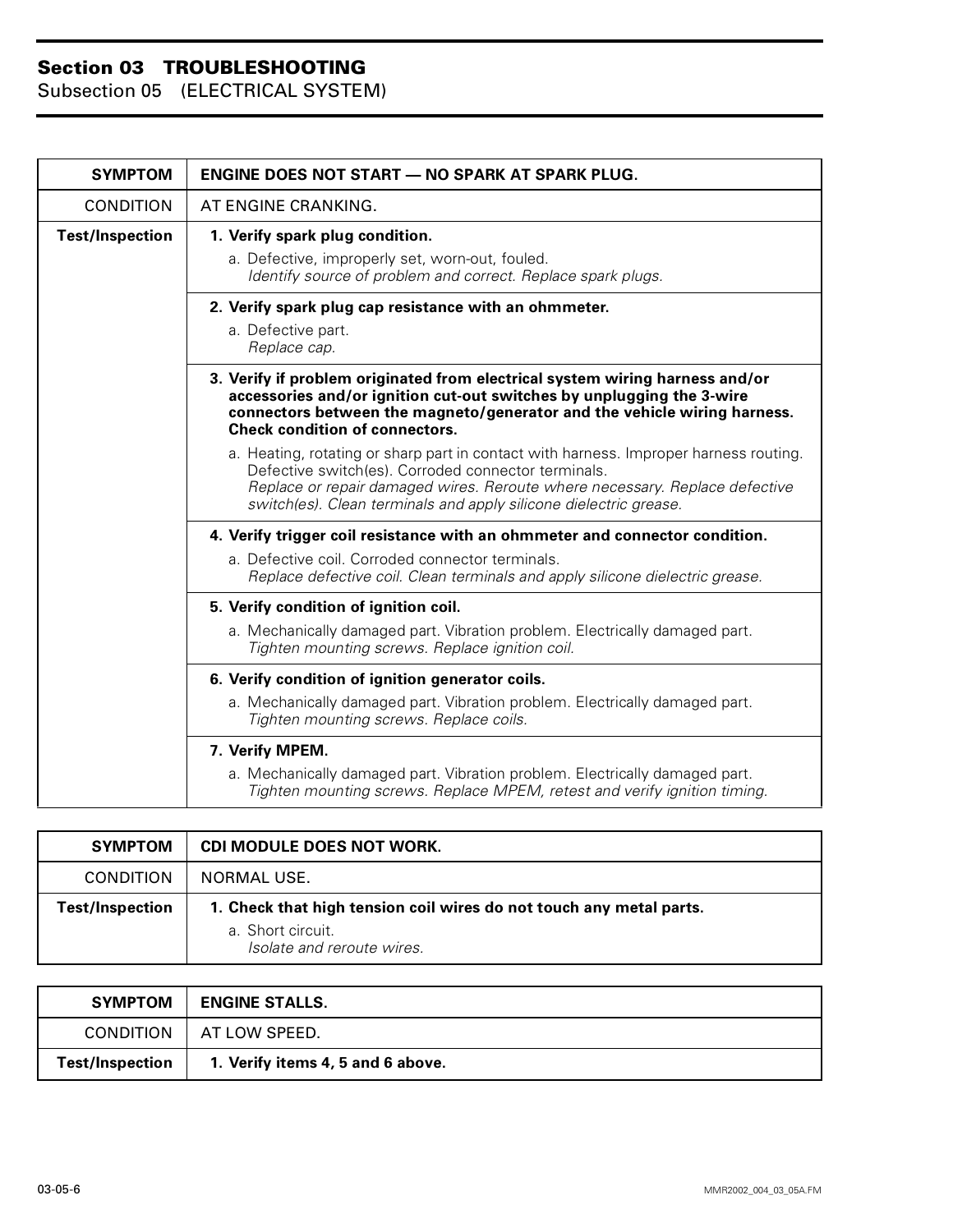| <b>SYMPTOM</b>         | <b>IRREGULAR ENGINE SPEED.</b>                                                                                            |
|------------------------|---------------------------------------------------------------------------------------------------------------------------|
| <b>CONDITION</b>       | AT HIGH SPEED.                                                                                                            |
| <b>Test/Inspection</b> | 1. Verify items 4, 5 and 6 above.                                                                                         |
| <b>CONDITION</b>       | AT LOW SPEED.                                                                                                             |
| <b>Test/Inspection</b> | 1. Verify items 4 and 5 above and trigger coil/flywheel protrusion air gap.<br>a. Air gap too large.<br>Readjust air gap. |

| <b>SYMPTOM</b>         | <b>ENGINE IS MISFIRING — ERRATIC SPARK AT SPARK PLUG.</b>                                                                                                                                                                                                                                     |
|------------------------|-----------------------------------------------------------------------------------------------------------------------------------------------------------------------------------------------------------------------------------------------------------------------------------------------|
| <b>CONDITION</b>       | RIDING ON WET SNOW.                                                                                                                                                                                                                                                                           |
| <b>Test/Inspection</b> | 1. Verify if spark plug wires and/or spark plug cap seals are sealing out moisture.<br>a. Defective wires and/or seals.<br>Replace defective part.                                                                                                                                            |
|                        | 2. Verify if ignition system wiring harness connectors are in good condition<br>and/or are sealing out moisture.                                                                                                                                                                              |
|                        | a. Loose connectors, corroded terminals or defective parts.<br>Clean terminals and apply silicone dielectric grease. Replace defective parts.                                                                                                                                                 |
| <b>CONDITION</b>       | <b>NORMAL USE.</b>                                                                                                                                                                                                                                                                            |
| <b>Test/Inspection</b> | 1. Verify misfiring by observing flash of stroboscopic timing light; unplug<br>connectors between magneto/generator and vehicle wiring harness to isolate<br>problem. Check condition of connectors.<br>a. Defective spark plug(s) and/or cable(s)/cap(s). Defective electrical system wiring |
|                        | harness and/or accessories and/ignition cut-out switches. Condition of connector<br>terminals.<br>Replace defective parts and/or repair damaged wires. Replace defective<br>switch(es). Clean terminals and apply silicone dielectric grease.                                                 |
| <b>CONDITION</b>       | RIDING IN DEEP AND THICK SNOW.                                                                                                                                                                                                                                                                |
| <b>Test/Inspection</b> | 1. Perform all verifications outlined under ENGINE DOES NOT START - NO<br><b>SPARK AT SPARK PLUG.</b>                                                                                                                                                                                         |
|                        | 2. Verify spark plugs. Proceed with spark plug analysis in order to identify source<br>of problem.                                                                                                                                                                                            |
|                        | a. Defective and/or worn spark plug(s) and/or cable(s) and/or cap(s).<br>Replace defective part(s). Proceed with ignition system testing procedures.<br>Perform engine analysis.                                                                                                              |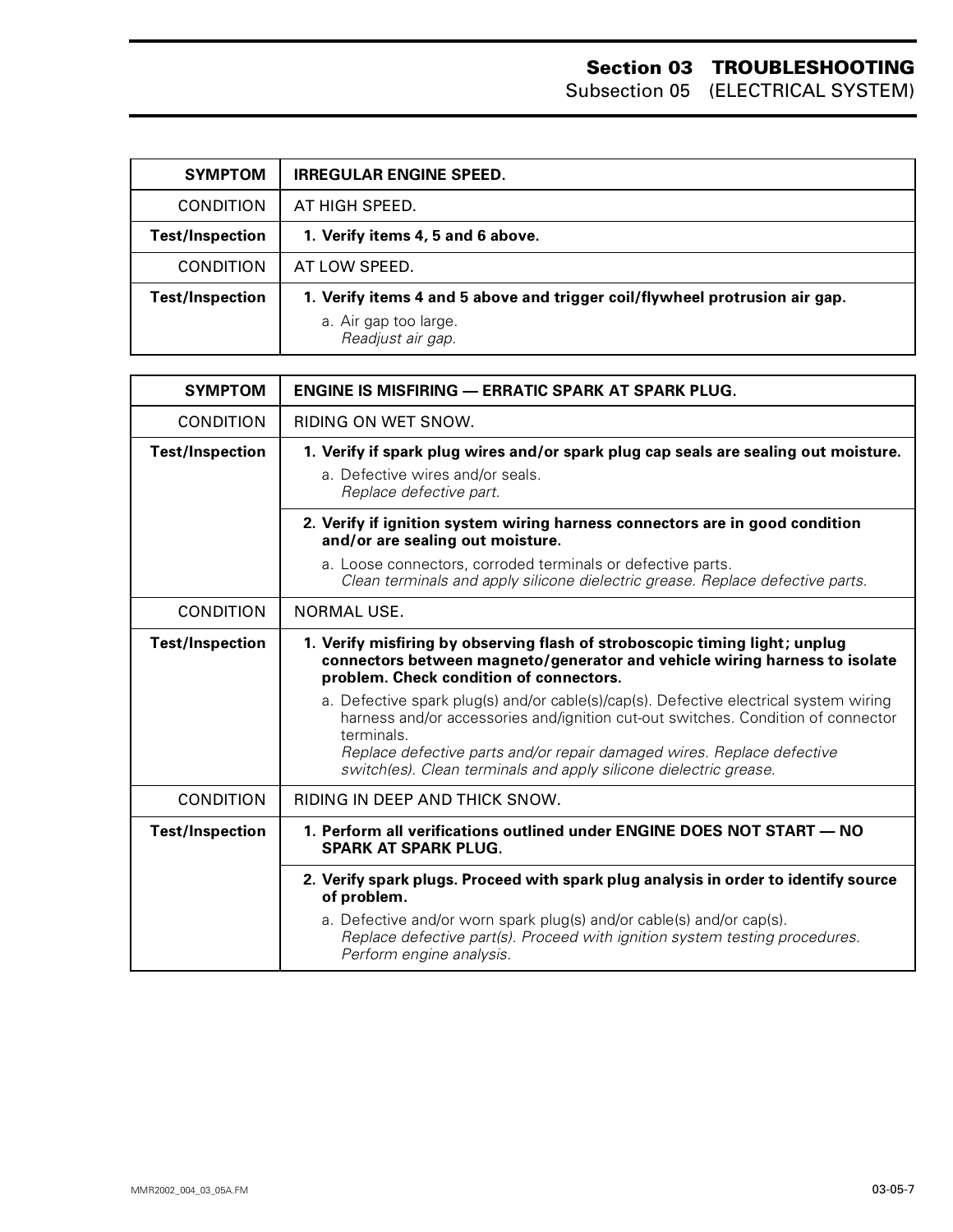| <b>SYMPTOM</b>         | FOULED (BLACK) SPARK PLUG TIP.                                                                                               |
|------------------------|------------------------------------------------------------------------------------------------------------------------------|
| <b>CONDITION</b>       | NORMAL USE.                                                                                                                  |
| <b>Test/Inspection</b> | 1. Check carburetor(s).<br>a. Carburetion is too rich.<br>Adjust according to specifications (refer to TECHNICAL DATA).      |
|                        | 2. Check injection oil consumption.<br>a. Injection pump flow is too high.<br>Adjust according to specifications or replace. |
|                        | 3. Check oil quality.<br>a. Poor oil quality that creates deposits.<br>Use BOMBARDIER injection oil.                         |
|                        | 4. Check engine compression.<br>a. Leaking piston ring(s).<br>Replace.                                                       |

| <b>SYMPTOM</b>         | SPARK PLUG TIP(S) IS (ARE) LIGHT GREY.                                                                             |
|------------------------|--------------------------------------------------------------------------------------------------------------------|
| <b>CONDITION</b>       | NORMAL USE.                                                                                                        |
| <b>Test/Inspection</b> | 1. Refer to ENGINE SLOWS DOWN OR STOPS AT HIGH RPM and check items<br>listed.                                      |
|                        | 2. Check spark plug heat range.                                                                                    |
|                        | a. Spark plug heat range is too high.<br>Replace by Bombardier's recommended spark plug (refer to TECHNICAL DATA). |
|                        | 3. Check if air intake silencer leaks.                                                                             |
|                        | a. Air surplus coming from opening(s) located between halves.<br>Seal.                                             |
|                        | 4. Check carburetor adapter collars.                                                                               |
|                        | a. Loose collar(s).<br>Tighten.                                                                                    |
|                        | 5. Check carburetor adapter(s).                                                                                    |
|                        | a. Cracked or deformed adapter(s).<br>Replace.                                                                     |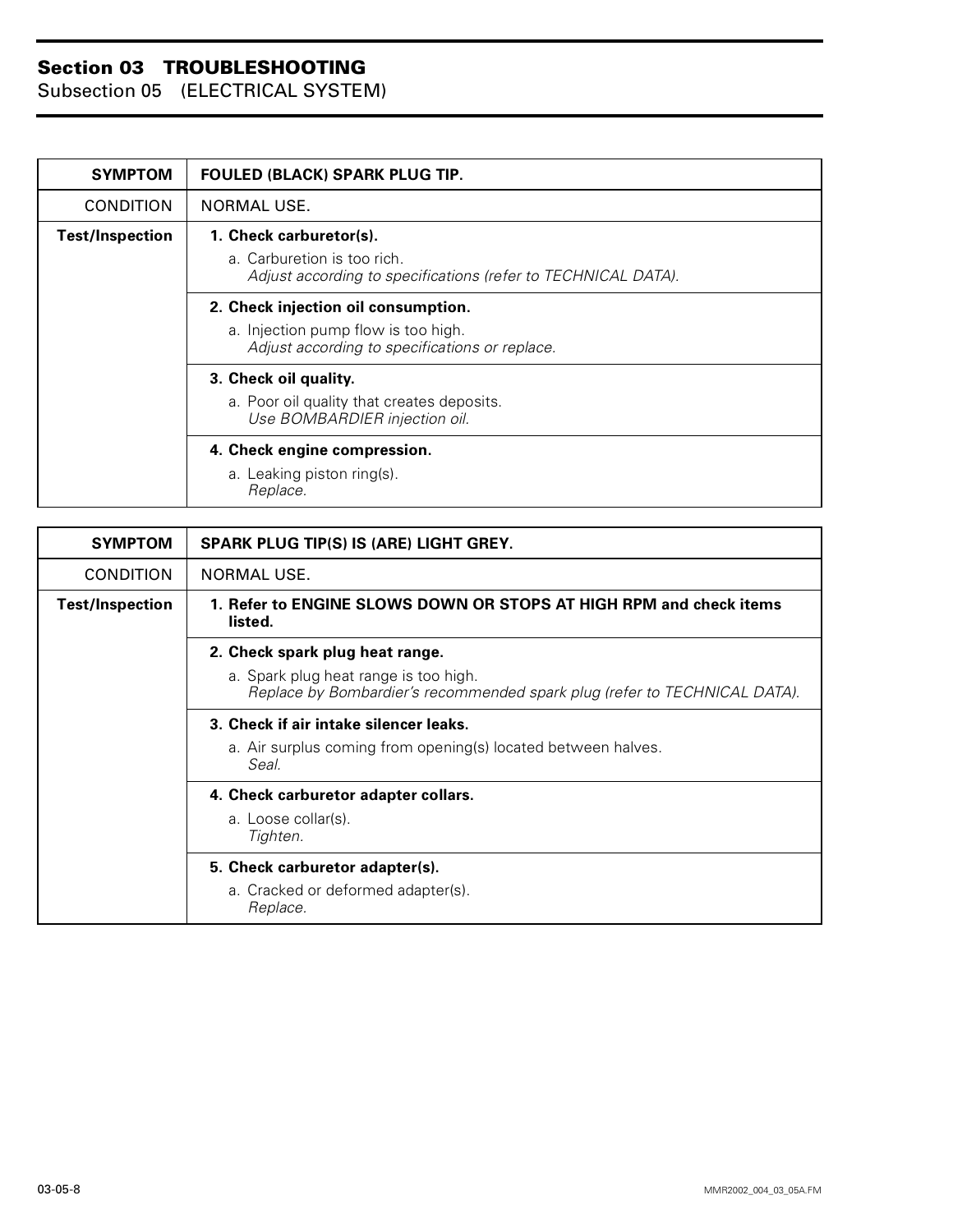| <b>SYMPTOM</b>         | <b>RER (ROTAX ELECTRONIC REVERSE) DOES NOT WORK.</b>                                                                                                                                    |
|------------------------|-----------------------------------------------------------------------------------------------------------------------------------------------------------------------------------------|
| <b>CONDITION</b>       | NORMAL USE.                                                                                                                                                                             |
| <b>Test/Inspection</b> | 1. Check idle speed.<br>a. Wrong idle speed.<br>Adjust according to specification (refer to TECHNICAL DATA).                                                                            |
|                        | 2. Check spark plug.<br>a. Faulty spark plug.<br>Replace.                                                                                                                               |
|                        | 3. Check drive belt deflection.<br>a. Wrong deflection.<br>Adjust according to specification (refer to TECHNICAL DATA).                                                                 |
|                        | 4. Check carburetor synchronization and air screw adjustment.<br>a. Wrong adjustment.<br>Adjust according to specification (refer to TECHNICAL DATA)<br>and read carburetor subsection. |
|                        | 5. Check electrical connections.<br>a. Bad electrical connections or damaged wires.<br>Clean or replace.                                                                                |
|                        | 6. Check MPEM.<br>a. Faulty MPEM.<br>Replace.                                                                                                                                           |
| <b>CONDITION</b>       | AT HIGH ALTITUDE.                                                                                                                                                                       |
| <b>Test/Inspection</b> | 1. Check high altitude cap continuity.<br>a. Broken jumper inside high altitude cap.<br>Replace high altitude cap.                                                                      |

| <b>SYMPTOM</b>         | <b>HEADLAMP NOT LIGHTING.</b>                                                                               |
|------------------------|-------------------------------------------------------------------------------------------------------------|
| <b>CONDITION</b>       | WHITE BULB.                                                                                                 |
| <b>Test/Inspection</b> | 1. Check bulb.<br>a. Gas leak.                                                                              |
|                        | Replace bulb.                                                                                               |
| <b>CONDITION</b>       | <b>BROKEN ELEMENT.</b>                                                                                      |
| <b>Test/Inspection</b> | 1. Check for loose headlamp housing and bulb socket.                                                        |
|                        | a. Vibration problem.<br>Tighten headlamp mounting screws. Lock bulb in socket. Replace bulb.               |
| <b>CONDITION</b>       | MELTED FILAMENT (ENDS OF ELEMENT HOLDER) AND BLACK BULB.                                                    |
| <b>Test/Inspection</b> | 1. Check voltage at headlamp at different speeds. It must not be above 15 Vac.                              |
|                        | <b>NOTE:</b> If quartz halogen bulb is involved, ensure that proper voltage regulator is<br>installed.      |
|                        | a. Excessive voltage in lighting circuit.<br>Replace voltage regulator and ensure proper grounding. Retest. |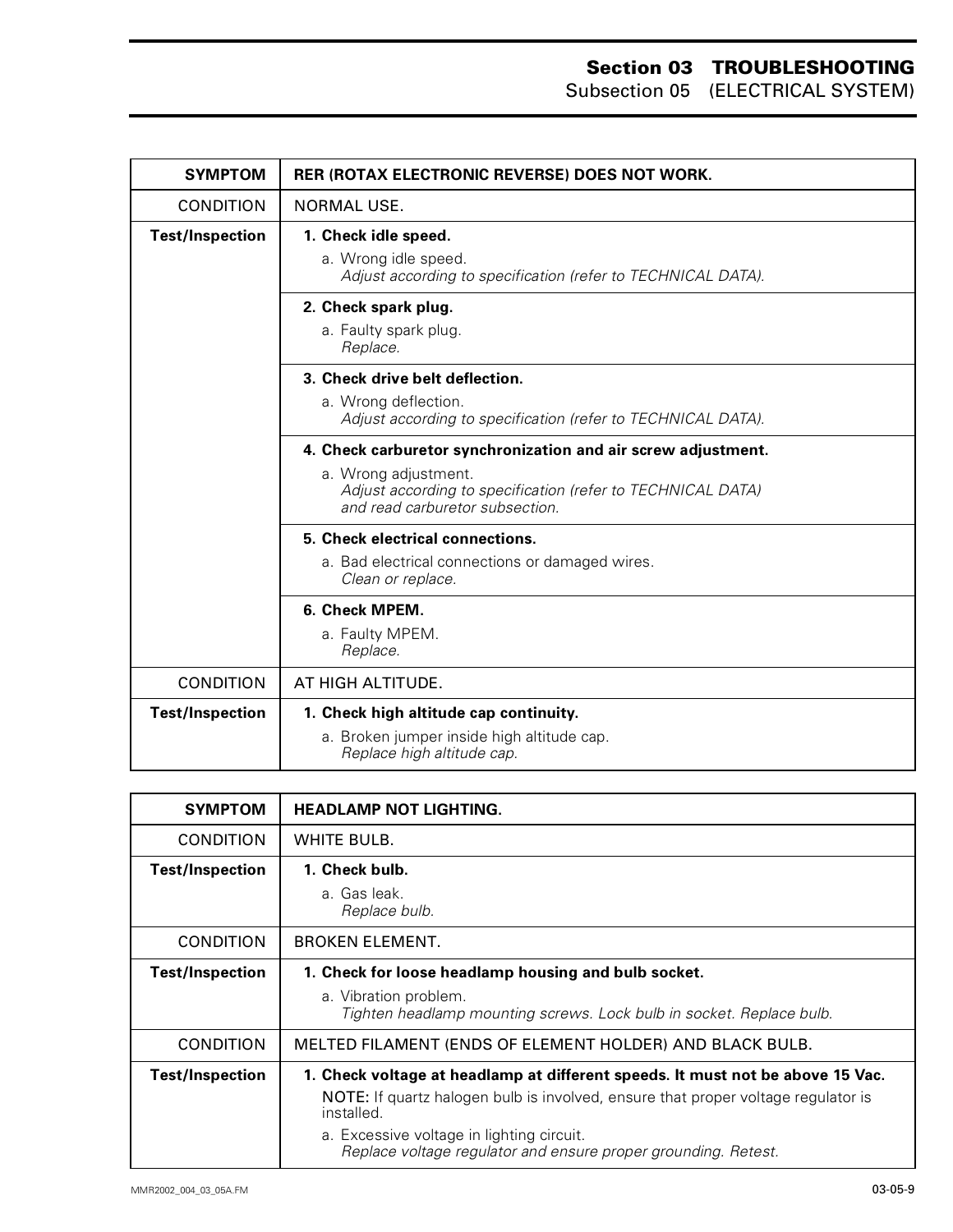| <b>SYMPTOM</b>         | <b>HEADLAMP DIMING.</b>                                                                                                                                                                                                             |
|------------------------|-------------------------------------------------------------------------------------------------------------------------------------------------------------------------------------------------------------------------------------|
| <b>CONDITION</b>       | NORMAL USE.                                                                                                                                                                                                                         |
| <b>Test/Inspection</b> | 1. Check voltage at headlamp at different speeds. It must not be below 11 Vac.<br>a. Insufficient voltage in lighting circuit.<br>Replace voltage regulator and retest.                                                             |
|                        | 2. Visually inspect wiring harness for damaged and/or melted wires and/or bad<br>wire terminal crimping and/or connections.                                                                                                         |
|                        | a. Heating, rotating or sharp part in contact with harness. Improper harness routing.<br>Repair/replace damaged wires and/or terminals. Reroute harness where necessary.                                                            |
|                        | 3. Verify if there is an interconnection between AC and DC current.                                                                                                                                                                 |
|                        | a. Faulty installation of optional equipment.<br>Find optional equipment connected directly to DC ground (BK wire or chassis) or<br>to any DC hot wire (RD, RD/BU). Disconnect and reconnect to AC current<br>(YL and YL/BK wires). |
|                        | 4. Verify if optional electric accessories are overloading the magneto/generator.                                                                                                                                                   |
|                        | a. Excessive electrical load to magneto/generator.<br>Reduce the electrical load by removing excess accessories. Reconnect as<br>recommended by manufacturer.                                                                       |
|                        | 5. Hot Grips brand: Verify if they were connected in parallel by mistake.                                                                                                                                                           |
|                        | a. Excessive electrical load to magneto/generator.<br>Reconnect as recommended by manufacturer.                                                                                                                                     |
|                        | 6. Bombardier heating grips: Verify if the return wires of the elements were<br>grounded to the chassis by mistake.                                                                                                                 |
|                        | a. Faulty installation of optional equipment.<br>Reconnect as recommended by manufacturer.                                                                                                                                          |
|                        | 7. Verify if heating grips installation overloads the magneto/generator capacity.                                                                                                                                                   |
|                        | a. Excessive electrical load to magneto/generator.<br>Reduce the electrical load by removing accessories.                                                                                                                           |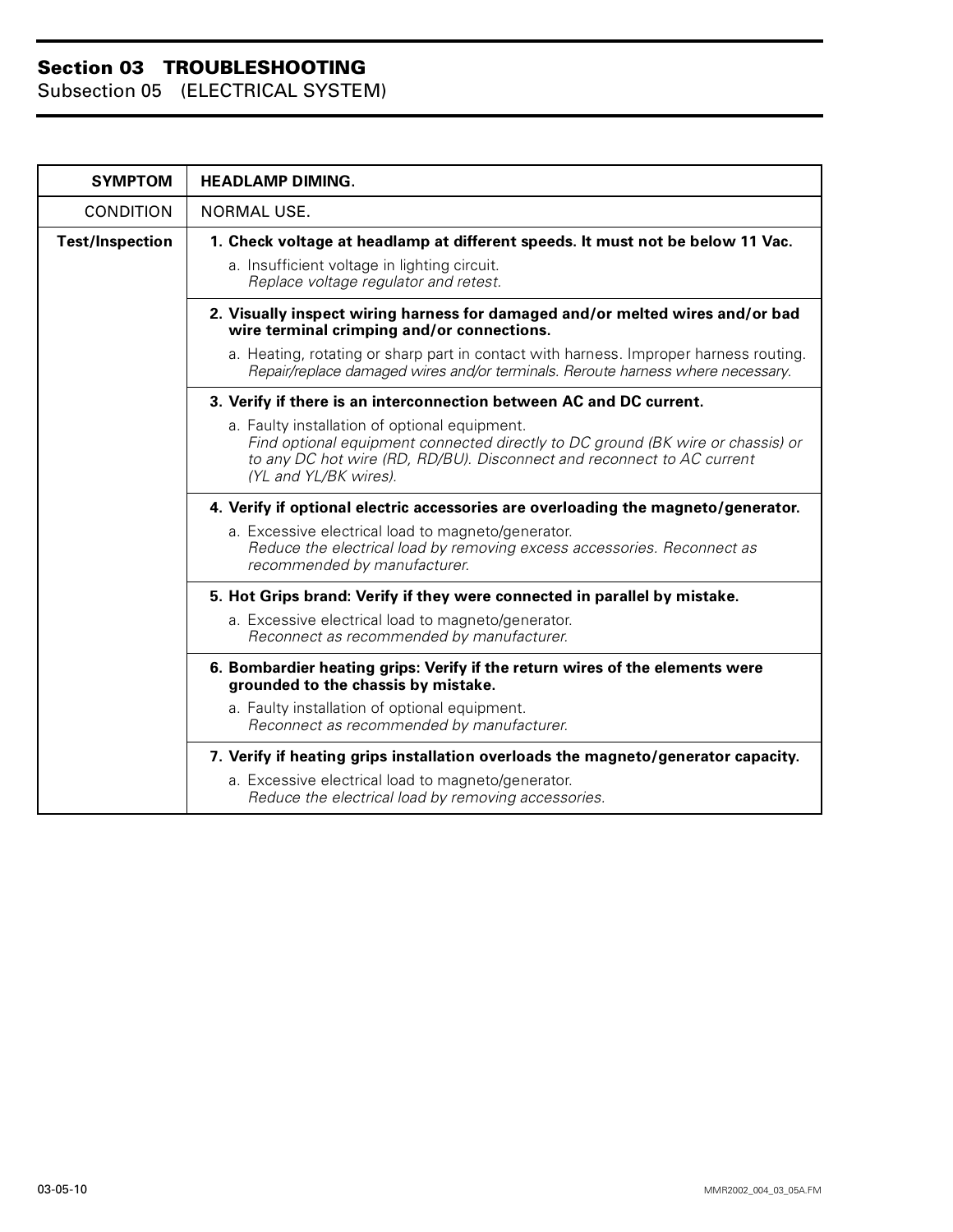| <b>SYMPTOM</b>         | <b>FALSE FUEL AND/OR TEMPERATURE GAUGE READINGS.</b>                                                                                                                                                                         |
|------------------------|------------------------------------------------------------------------------------------------------------------------------------------------------------------------------------------------------------------------------|
| <b>CONDITION</b>       | NORMAL USE.                                                                                                                                                                                                                  |
| <b>Test/Inspection</b> | 1. Verify if gauge was connected on DC current by mistake (in case of optional<br>installation).                                                                                                                             |
|                        | a. Faulty installation of optional equipment.<br>Find optional wires connected directly to DC ground (BK wire to chassis) or to any DC<br>hot wire (RD, RD/BU). Disconnect and reconnect to AC current (YL and YL/BK wires). |
|                        | 2. Verify sender unit for resistance variation when moving float arm.<br>a. Defective or damage part.<br>Replace sender unit.                                                                                                |
|                        | 3. Verify sender unit for free movement and/or correct arm position.<br>a. Defective or damaged part.<br>Correct or replace sender unit.                                                                                     |
|                        | 4. Verify sender unit/gauge wiring harness condition.<br>a. Heating, rotating or sharp part in contact with harness. Improper harness routing.<br>Replace or repair damaged wires. Reroute where necessary.                  |

| <b>SYMPTOM</b>         | WITH ENGINE IDLING NO ELECTRICAL ACCESSORIES WORK.                            |
|------------------------|-------------------------------------------------------------------------------|
| <b>CONDITION</b>       | NORMAL USE.                                                                   |
| <b>Test/Inspection</b> | 1. Check idle speed.<br>a. Too low idle speed.<br>Readjust to specifications. |
|                        | 2. Verify regulator.<br>a. Faulty regulator.<br>Replace.                      |

| <b>SYMPTOM</b>         | <b>BRAKE LIGHT REMAINS ON.</b>                                                                                                                                                   |
|------------------------|----------------------------------------------------------------------------------------------------------------------------------------------------------------------------------|
| <b>CONDITION</b>       | NORMAL USE.                                                                                                                                                                      |
| <b>Test/Inspection</b> | 1. Check if bulb is properly installed.                                                                                                                                          |
|                        | a. Bulb is not installed correctly (contact elements are reversed).<br>Install bulb correctly.                                                                                   |
|                        | 2. Check brake switch.                                                                                                                                                           |
|                        | a. Switch contact remains closed.<br>On mechanical brake if brake switich is in good condition, adjust brake cable or<br>brake switch. On hydraulic brake, replace brake switch. |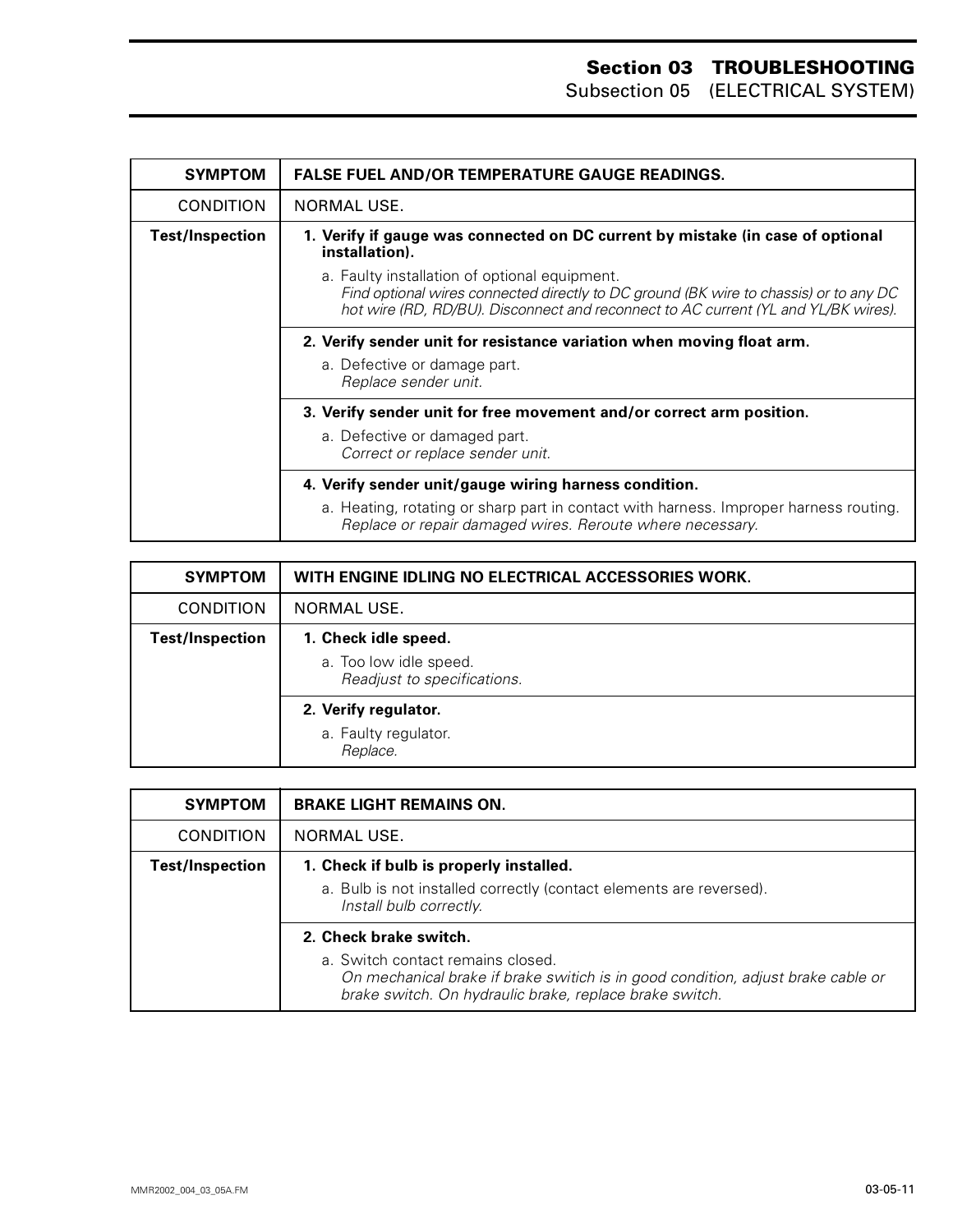| <b>SYMPTOM</b>         | <b>REAR LIGHT BULB FLASHES.</b>                                                             |
|------------------------|---------------------------------------------------------------------------------------------|
| <b>CONDITION</b>       | NORMAL USE.                                                                                 |
| <b>Test/Inspection</b> | 1. Check bulb tightness in housing.                                                         |
|                        | a. Looseness at bulb contact elements.<br>Install bulb correctly.                           |
|                        | 2. Check if rear light is properly connected.                                               |
|                        | a. Connector housing is partially connected.<br>Install connector housing properly.         |
|                        | 3. Check continuity of wires.                                                               |
|                        | a. Corroded terminals and/or broken wires.<br>Replace terminal(s) or crimp defective wires. |

| <b>SYMPTOM</b>         | <b>TACHOMETER DOES NOT WORK.</b>                                                                                             |
|------------------------|------------------------------------------------------------------------------------------------------------------------------|
| <b>CONDITION</b>       | NORMAL USE.                                                                                                                  |
| <b>Test/Inspection</b> | 1. Check continuity of wires.<br>a. Corroded terminals and/or broken wires.<br>Replace terminal(s) or crimp defective wires. |

| <b>SYMPTOM</b>         | <b>HIGH BEAM PILOT LAMP LIGHTS UP WHEN LOW BEAM IS SELECTED.</b>                                                                                                                                                |
|------------------------|-----------------------------------------------------------------------------------------------------------------------------------------------------------------------------------------------------------------|
| <b>CONDITION</b>       | NORMAL USE.                                                                                                                                                                                                     |
| <b>Test/Inspection</b> | 1. Check proper connections.                                                                                                                                                                                    |
|                        | a. YELLOW wire connected to pilot lamp. Mixed-up connections with heating<br>element pilot lamps.<br>Reconnect a YELLOW/BLACK wire to pilot lamp. YELLOW wires are connected to<br>heating element pilot lamps. |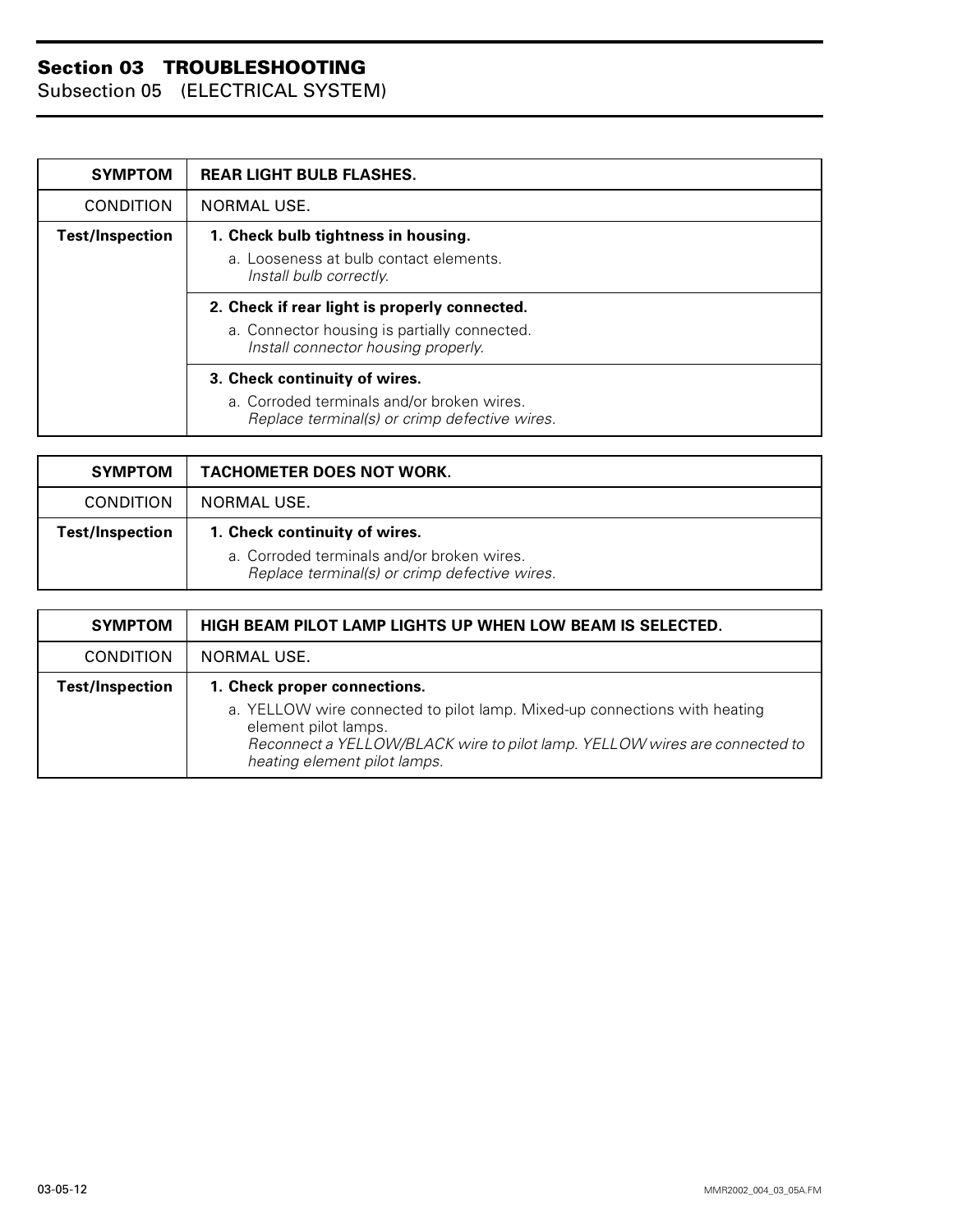# <span id="page-35-0"></span>**SUSPENSION AND TRACK 0**

The following chart is provided to help in diagnosing the probable source of troubles. It should be used as a guideline. Some causes or corrections may not apply to a specific model.

| <b>SYMPTOM</b>         | <b>SUSPENSION IS TOO LOW.</b>                                                                          |
|------------------------|--------------------------------------------------------------------------------------------------------|
| <b>CONDITION</b>       | <b>NORMAL USE.</b>                                                                                     |
| <b>Test/Inspection</b> | 1. Check condition of spring.<br>a. Spring is weakened or broken.<br>Replace spring.                   |
|                        | 2. Check preload of spring.<br>a. Low spring preload.<br>Increase preload to the recommended position. |

| <b>SYMPTOM</b>         | <b>REAR SUSPENSION BOTTOMS OUT.</b>                                                                                            |
|------------------------|--------------------------------------------------------------------------------------------------------------------------------|
| <b>CONDITION</b>       | NORMAL USE.                                                                                                                    |
| <b>Test/Inspection</b> | 1. Check rear spring preload or rear arm spring preload.<br>a. Spring tension is too low.<br>Increase rear arm spring preload. |

| <b>SYMPTOM</b>         | <b>SLIDER SHOES WEAR OUT PREMATURELY.</b>                                                                                                                         |
|------------------------|-------------------------------------------------------------------------------------------------------------------------------------------------------------------|
| <b>CONDITION</b>       | NORMAL USE.                                                                                                                                                       |
| <b>Test/Inspection</b> | 1. Check track tension.<br>a. Pressure is too great on slider shoes.<br>Adjust according to specifications (refer to TECHNICAL DATA).<br>Replace defective parts. |

| <b>SYMPTOM</b>         | <b>TRACK CLEATS BECOME BLUE.</b>                                                                       |
|------------------------|--------------------------------------------------------------------------------------------------------|
| <b>CONDITION</b>       | <b>NORMAL USE.</b>                                                                                     |
| <b>Test/Inspection</b> | 1. Check track tension.                                                                                |
|                        | a. Pressure is too great on cleats.<br>Adjust according to specifications (refer to TECHNICAL DATA).   |
|                        | 2. Check slider shoes and/or suspension retaining screws.                                              |
|                        | a. Worn slider shoes or lost retaining screws.<br>Replace defective parts and/or tighten loose screws. |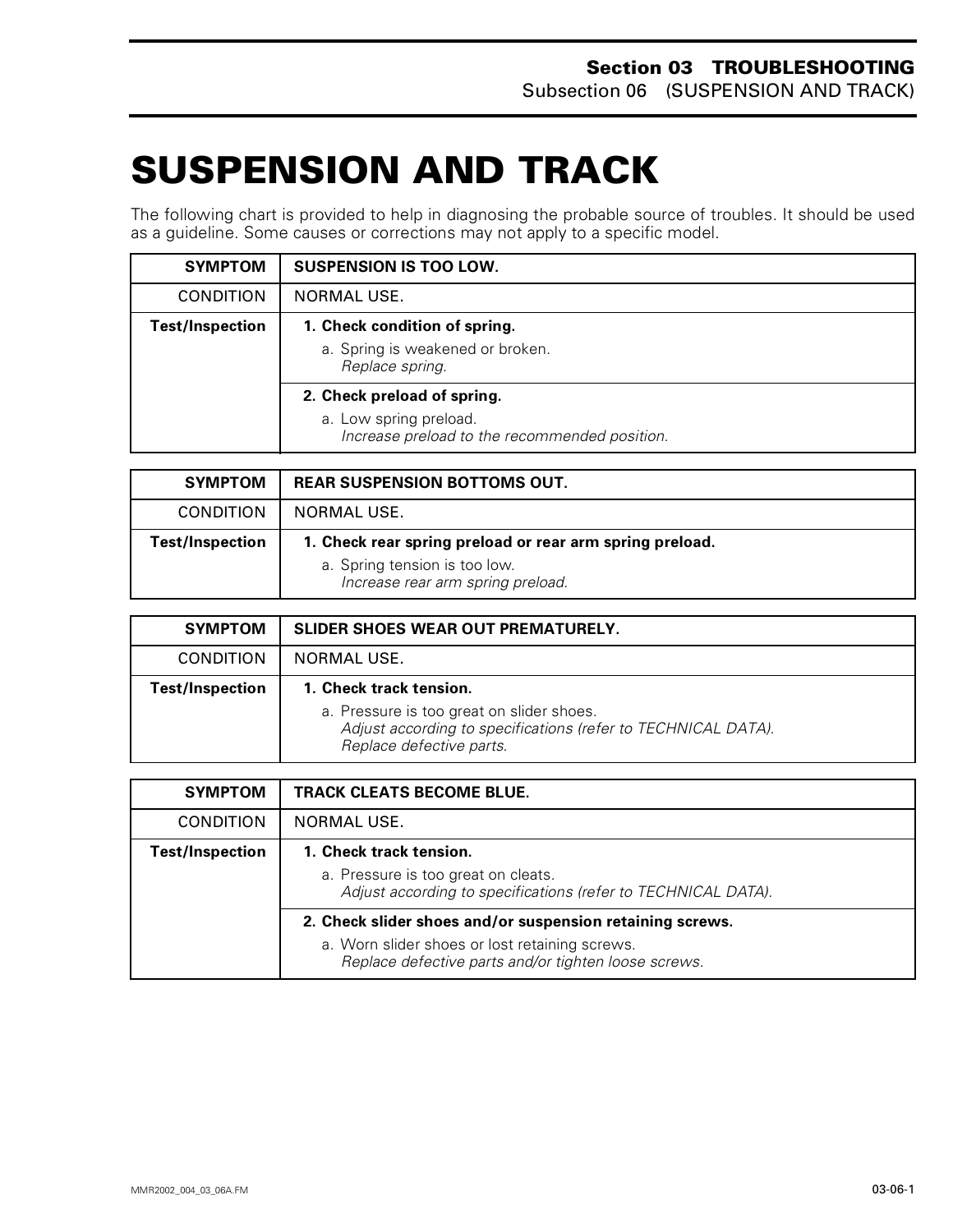Subsection 06 (SUSPENSION AND TRACK)

| <b>SYMPTOM</b>         | <b>NOISE OR VIBRATIONS ORIGINATING FROM THE TRACK.</b>                                                                                 |
|------------------------|----------------------------------------------------------------------------------------------------------------------------------------|
| <b>CONDITION</b>       | <b>NORMAL USE.</b>                                                                                                                     |
| <b>Test/Inspection</b> | 1. Check slide suspension retaining bolts.                                                                                             |
|                        | a. Missing bolt(s) allowing movement of certain components which in turn interfere<br>with track rotation.<br>Replace missing bolt(s). |
|                        | 2. Check condition of idler wheel(s).                                                                                                  |
|                        | a. Idler wheel rubber is damaged.<br>Replace.                                                                                          |
|                        | 3. Check guide cleats.                                                                                                                 |
|                        | a. Top portion of guide cleat(s) is bent.<br>Replace.                                                                                  |
|                        | 4. Check sprockets.                                                                                                                    |
|                        | a. One or various teeth of drive shaft sprockets are broken.<br>Replace sprocket(s).                                                   |
|                        | 5. Check track rods and/or internal traction teeth.                                                                                    |
|                        | a. One or various track rods and/or teeth are broken.<br>Replace track.                                                                |

| <b>SYMPTOM</b>         | <b>DERAILING TRACK.</b>                                                                     |
|------------------------|---------------------------------------------------------------------------------------------|
| <b>CONDITION</b>       | <b>NORMAL USE.</b>                                                                          |
| <b>Test/Inspection</b> | 1. Check track tension.                                                                     |
|                        | a. Track is too loose.<br>Adjust.                                                           |
|                        | 2. Check if track and slider shoes are properly aligned.                                    |
|                        | a. Improper alignment.<br>Adjust.                                                           |
|                        | 3. Check for proper suspension fastening.                                                   |
|                        | a. Loose or lost retaining screws.<br>Install new screws and tighten to recommended torque. |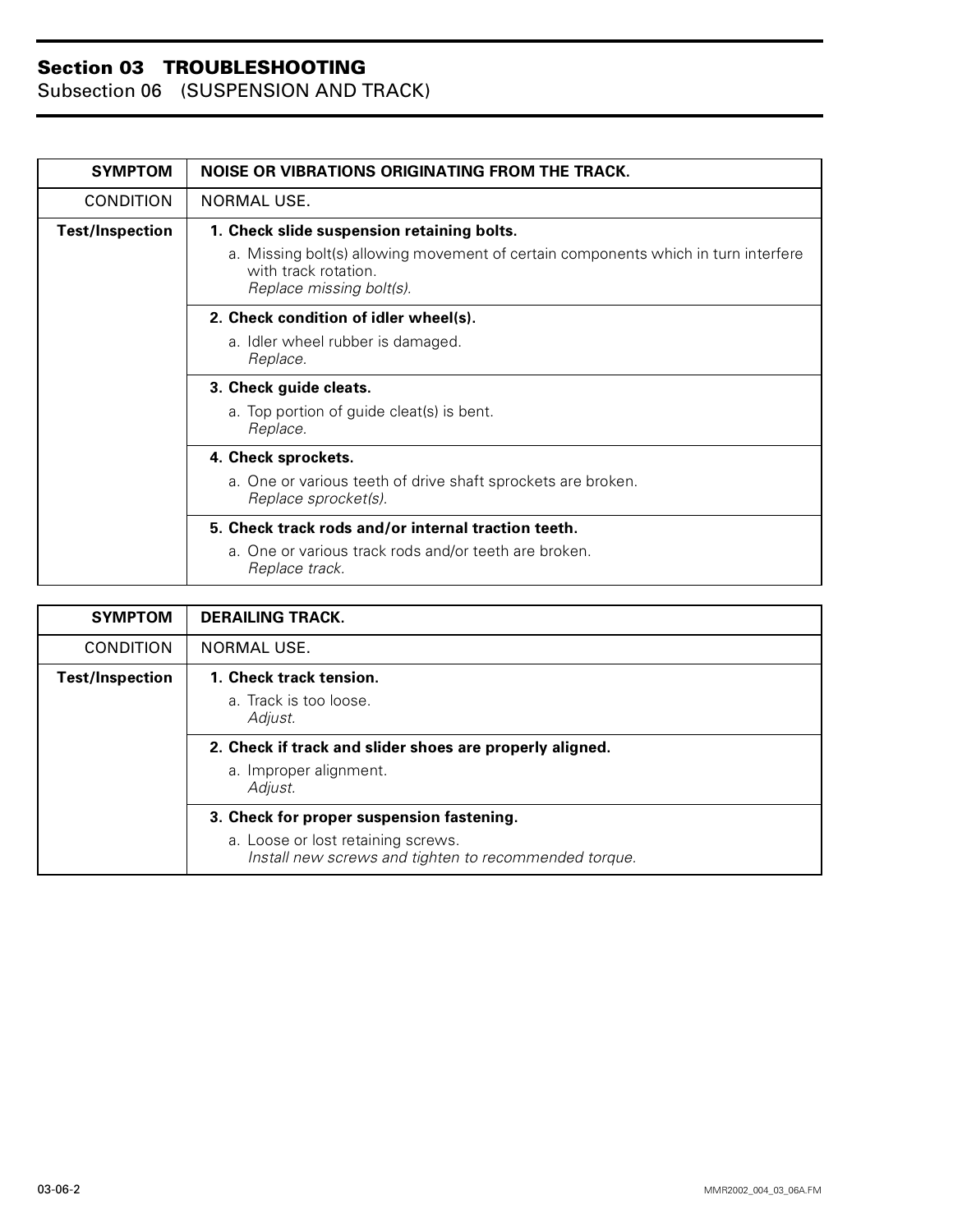Subsection 06 (SUSPENSION AND TRACK)

| <b>SYMPTOM</b>         | <b>REAR SUSPENSION IS TOO STIFF.</b>                                                                                                             |
|------------------------|--------------------------------------------------------------------------------------------------------------------------------------------------|
| <b>CONDITION</b>       | NORMAL USE.                                                                                                                                      |
| <b>Test/Inspection</b> | 1. Check track tension.<br>a. Track is too tight.<br>Adjust.                                                                                     |
|                        | 2. Check if axles are properly lubricated.<br>a. Improper lubrication and/or contaminated grease (sticky oil sludge).<br>Clean and/or lubricate. |
|                        | 3. Check rear spring preload.<br>a. Too much preload.<br>Adjust to recommended position.                                                         |

| <b>SYMPTOM</b>         | WHEN HANDLEBAR IS TURNED, SNOWMOBILE UNDERSTEERS.                                                             |
|------------------------|---------------------------------------------------------------------------------------------------------------|
| <b>CONDITION</b>       | NORMAL USE.                                                                                                   |
| <b>Test/Inspection</b> | 1. Check ski runner condition.<br>a. Worn ski runners.                                                        |
|                        | Replace.                                                                                                      |
|                        | 2. Check tension of ski spring adjustment cams.                                                               |
|                        | a. Insufficient ski pressure on the ground.<br>Increase spring preload.                                       |
|                        | 3. Check if front arm stopper strap is too long.                                                              |
|                        | a. Insufficient ski pressure on the ground.<br>Shorten stopper strap.                                         |
|                        | 4. Check front arm spring tension.                                                                            |
|                        | a. Insufficient ski pressure on the ground.<br>Loosen spring tension.                                         |
|                        | 5. On Skandic WT series only, check distance between shackle and stopper.                                     |
|                        | a. Insufficient ski pressure on the ground.<br>Install horse shoe washer(s) as described in Operator's Guide. |